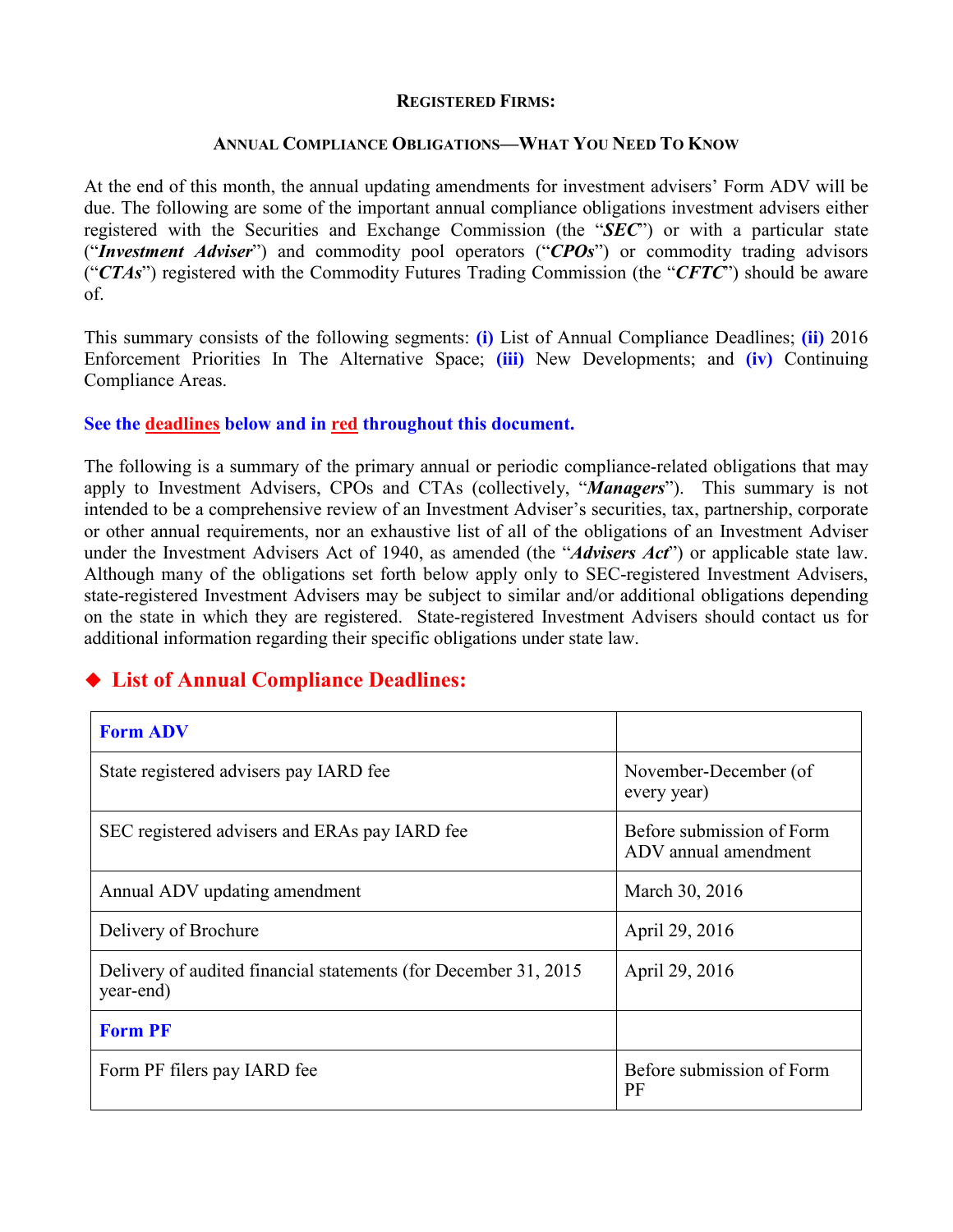| Form PF for large liquidity fund advisers (for December 31, 2015)<br>quarter end)                                           | January 15, 2016                                                                                            |
|-----------------------------------------------------------------------------------------------------------------------------|-------------------------------------------------------------------------------------------------------------|
| Form PF for large hedge fund advisers (for December 31, 2015)<br>quarter end)                                               | February 29, 2016                                                                                           |
| Form PF for smaller private fund advisers and large private equity<br>fund advisers (for December 31, 2015 fiscal year-end) | April 29, 2016                                                                                              |
| <b>Annual Securities Filings</b>                                                                                            |                                                                                                             |
| Form $13F$ (for $12/31/15$ quarter-end)                                                                                     | February 16, 2016*                                                                                          |
| Form 13H annual filing                                                                                                      | February 16, 2016                                                                                           |
| Schedule 13G annual amendment                                                                                               | February 16, 2016                                                                                           |
| Form D annual amendment                                                                                                     | One year anniversary from<br>last amendment filing.                                                         |
| <b>CPO</b> and <b>CTA</b>                                                                                                   |                                                                                                             |
| Affirm CPO exemption                                                                                                        | February 29, 2016                                                                                           |
| Legal Entity Identifier (LEI) Renewal                                                                                       | One year anniversary from<br>last renewal.                                                                  |
| Registered Large CPO Form CPO-PQR December 31 quarter-end<br>report                                                         | February 29, 2016                                                                                           |
| Registered CPOs filing Form PF in lieu of Form CPO-PQR<br>December 31 quarter-end report                                    | March 30, 2016                                                                                              |
| Registered Mid-Size and Small CPO Form CPO-PQR year-end<br>report                                                           | March 30, 2016                                                                                              |
| Registered CTA Form PR (for December 31, 2015 year-end)                                                                     | February 16, 2016                                                                                           |
| <b>Bureau of Economic Analysis Filings</b>                                                                                  |                                                                                                             |
| Form BE-13 Surveys (BE-13A, BE-13B, BE-13C, BE-13D and<br>BE-13E) Foreign Direct Investment Surveys                         | Due not later than 45 days<br>after a triggering acquisition;<br>quarterly and annual follow-<br>on filing. |
| <b>U.S. Treasury Filings</b>                                                                                                |                                                                                                             |
| <b>TIC Form SLT</b>                                                                                                         | January 23, 2016 (for<br>December 2015)                                                                     |

<span id="page-1-0"></span><sup>∗</sup> Reflects an extended due date under Exchange Act Rule 0-3. If the due date of filing falls on a Saturday, Sunday or holiday, a report is considered timely filed if it is filed on the first business day following the due date.

 $\overline{a}$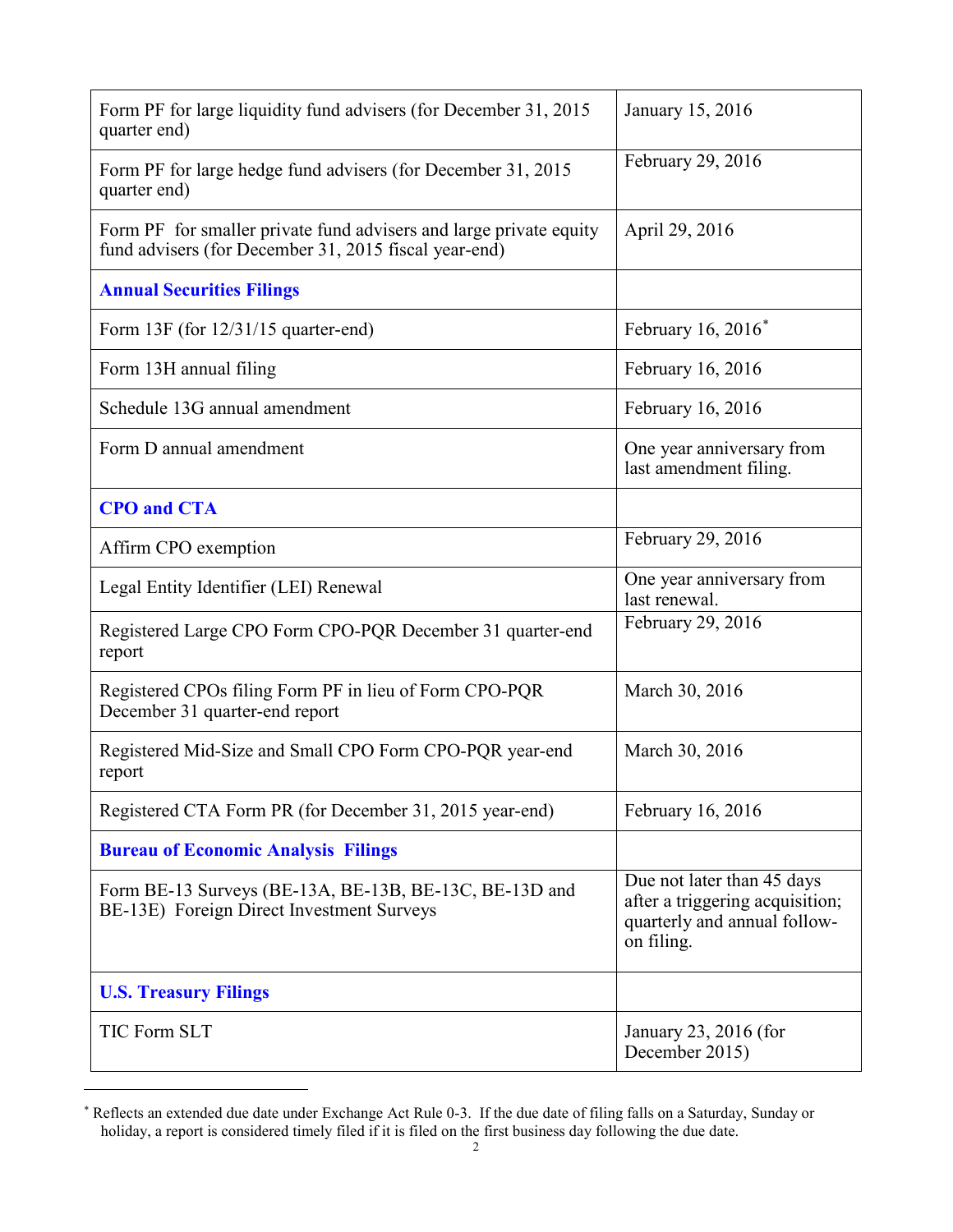| TIC Form SHCA (Report data as of December 31 no later than the<br>first Friday of March)                                                                                                                                           | March 4, 2016                                                                                                     |
|------------------------------------------------------------------------------------------------------------------------------------------------------------------------------------------------------------------------------------|-------------------------------------------------------------------------------------------------------------------|
| <b>TIC B Forms</b>                                                                                                                                                                                                                 | Monthly report (December<br>$2015$ ) – by January 15, 2016                                                        |
|                                                                                                                                                                                                                                    | Quarterly report (December<br>$31, 2015$ – by January 20,<br>2016                                                 |
| TIC Form D                                                                                                                                                                                                                         | Quarterly report (not later<br>than 50 calendar days<br>following the last day of the<br>quarter being reported.) |
| <b>Other Filings</b>                                                                                                                                                                                                               |                                                                                                                   |
| California Finance Lender License annual report (for December 31,<br>2015 year-end)                                                                                                                                                | March 15, 2016                                                                                                    |
| FATCA information reports filing for 2015 by participating FFIs                                                                                                                                                                    | March 31, 2016                                                                                                    |
| FBAR Form FinCEN Report 114 (for persons meeting the filing<br>threshold in 2015 and those persons whose filing due date for<br>reporting was previously extended by Notices 2014-1, 2013-1,<br>2012-2, 2012-1, 2011-2 and 2011-1) | June 30, 2016                                                                                                     |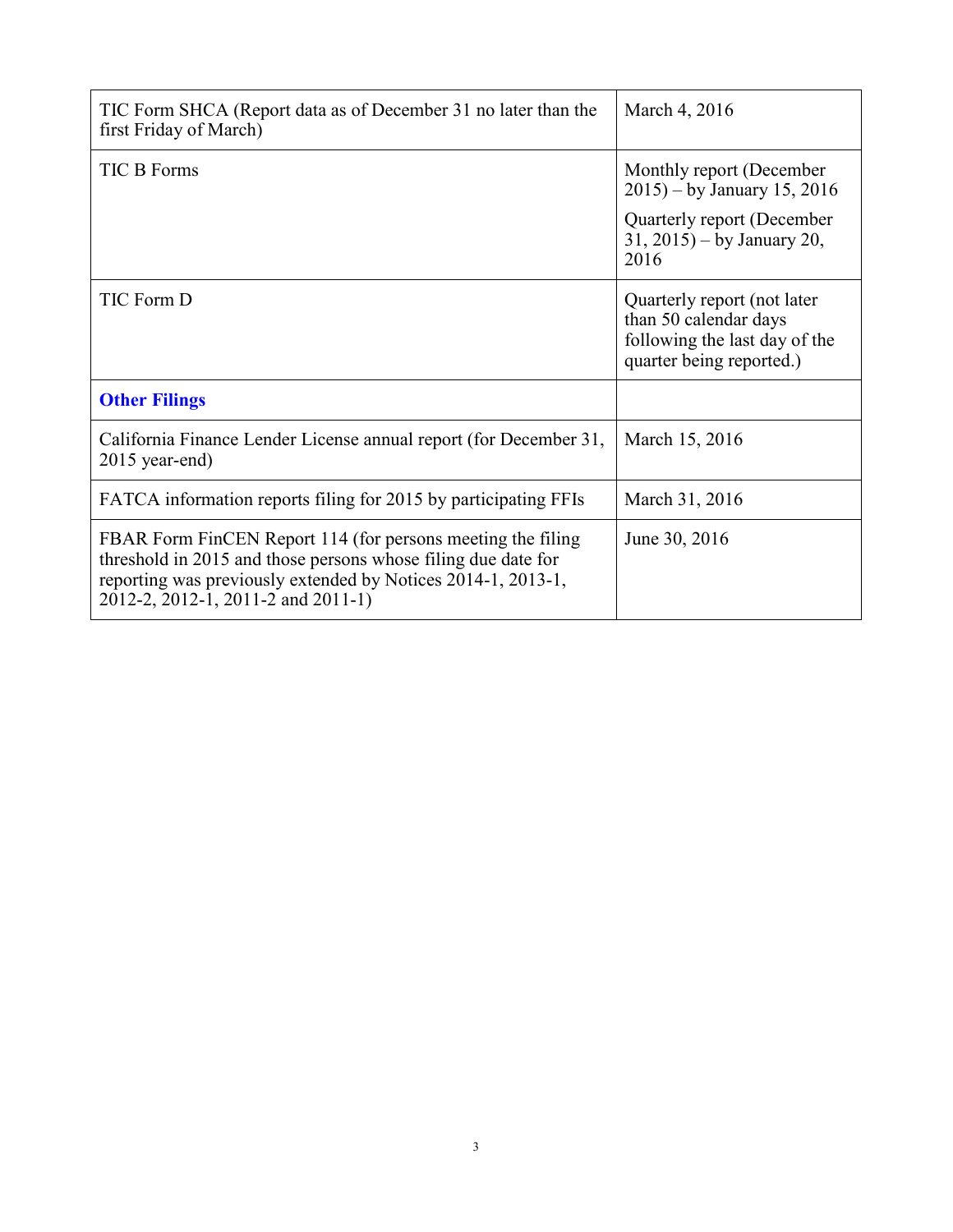# **2016 Enforcement Priorities In The Alternative Space**

For 2016, the Office of Compliance Inspections and Examinations (OCIE) of the SEC has stated its top priorities are to promote compliance, prevent fraud and identify market risk through examination of investment advisers, investment companies, broker-dealers, municipal advisors, transfer agents, clearing agencies and other regulated entities. The SEC emphasized its use of "data analytics tools" to identify potentially illegal activity. As was the case last year and in accordance with the SEC's "broken windows" theory, Managers can expect that even minor rule violations will result in sanctions, following the rationale that minor violations left unchecked can lead to major violations. Preventing minor violations therefore has major compliance benefits.

The following are expected to be some of the priority examination and enforcement items of interest for our Manager clients:

## **Private Fund Advisers**

- **Side-by-side management** of performance-based and asset-based fee accounts: controls and disclosure related to fees and expenses; trading activities – including execution, allocation of trades and investment opportunities.
- **Cybersecurity:** testing and assessments of firms' implementation of procedures and controls.
- **High frequency trading**: excessive or inappropriate trading.
- **Liquidity controls**: potentially illiquid fixed income securities focus on controls over market risk management, valuation, liquidity management, trading activities.
- **Marketing / Advertisements**: new, complex, and high risk products, including potential breaches of fiduciary obligations.
- **Compliance controls**: focus on repeat offenders and those with disciplined employees.

### **Other Market Participants**

- **Never-Before-Examined Investment Advisers and Investment Companies:** focused, risk-based examinations will continue.
- **Broker-Dealers**:
	- o *Marketing / Advertisements*: new, complex, and high risk products and related sales practices, including potential suitability issues.
	- o *Fee selection / Reverse Churning*: multiple fee arrangements recommendations of account types, including suitability, fees charged, services provided, and disclosures.
	- o *Market Manipulation*: pump and dump; OTC quotes; excessive trading.
	- o *Cybersecurity*: testing and assessments of firms' implementation of procedures and controls.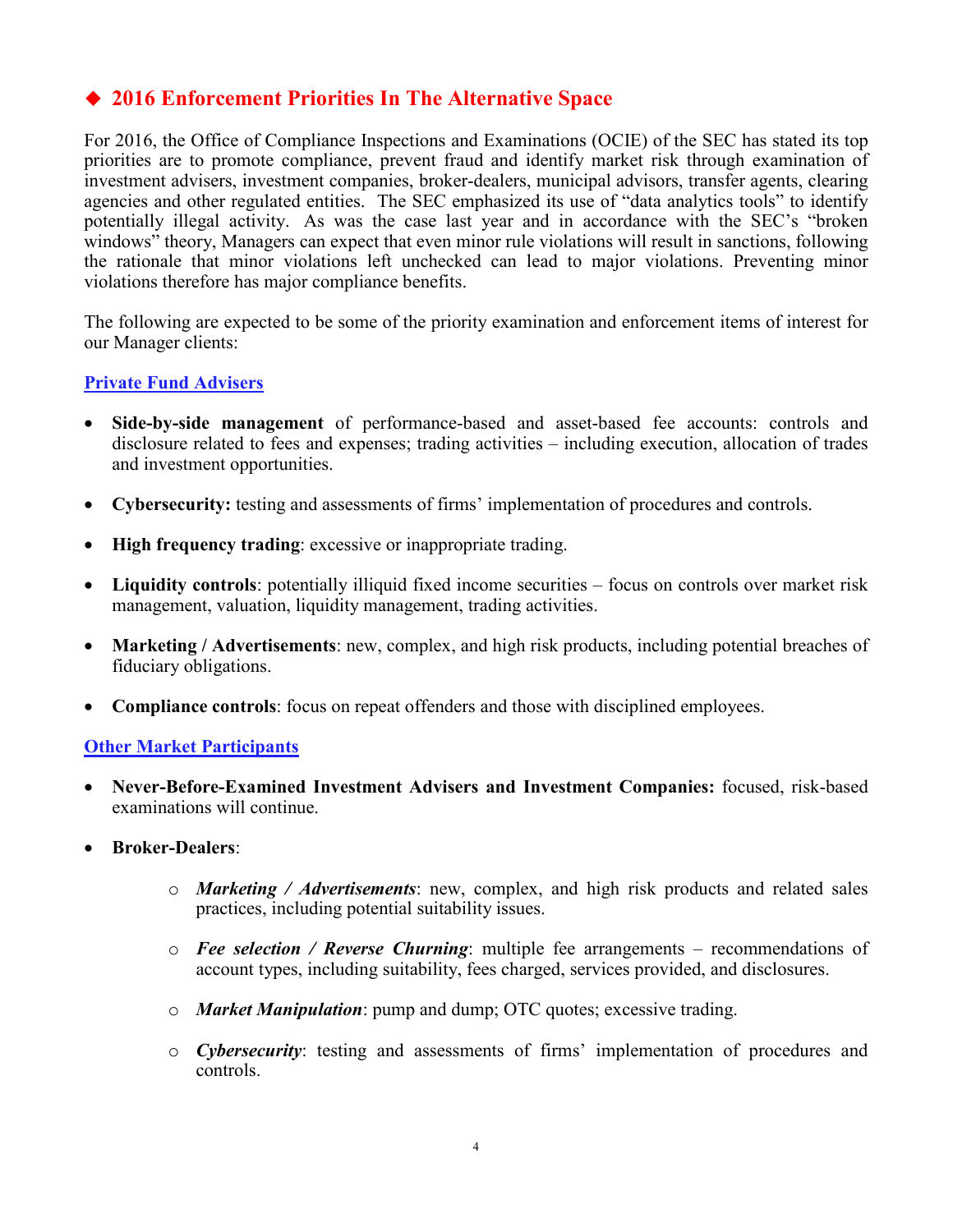- o *Anti-Money Laundering*: missed SARs filings; adequacy of independent testing; terrorist financing risks.
- o Registered representatives in *branch offices*: focus on inappropriate trading.
- o *Retirement Accounts*: suitability, conflicts of interest, supervision and compliance controls, and marketing and disclosure practices.
- **Public Pension Advisers**: pay to play, gifts and entertainment.
- **Mutual Funds and ETFs**: liquidity controls potentially illiquid fixed income securities.
- **Immigrant Investor Program**: Regulation D and other private placement compliance.

As noted in prior alerts, expect continued interagency coordinated investigations among the SEC, CFTC and other agencies.

The Investment Fund Law Blog article on the 2016 Examination Priorities can be found [here.](http://www.investmentfundlawblog.com/private-funds/sec-reveals-wide-ranging-2016-examination-priorities/)

# **New Developments**

## **REGULATION CROWDFUNDING**

The SEC voted to adopt final rules implementing Title III of the Jumpstart Our Business Startups Act (JOBS Act) on October 30, 2015. "Regulation Crowdfunding" is the term used to refer to these final rules that further implement Section 4(a)(6) of the Securities Act of 1933. Regulation Crowdfunding is expected to become effective in May 2016, allowing smaller, non-public U.S. companies to raise up to \$1 million in any 12-month period by selling securities over the Internet (including via apps and other technologies) to individual investors who are not required to meet any sophistication or wealth standards. Any such offerings must be conducted through a broker or portal and are subject to investment limits. All companies will be able to use Regulation Crowdfunding except (i) non-U.S. companies (ii) public reporting companies, (iii) blank check companies and companies the business plan of which is to acquire or merge with an unidentified target or targets, (iv) investment companies and companies that are excluded from the definition of investment company under Section 3(b) or Section 3(c) of the Investment Company Act of 1940, (v) companies that fall under disqualifying provisions, including among others, bad actors and (vi) companies that have failed to file the annual report required by Regulation Crowdfunding for the past two years.

The Pillsbury Client Alert, *SEC Finally Adopts* "Regulation Crowdfunding" can be found [here.](http://www.pillsburylaw.com/publications/sec-adopts-regulation-crowdfunding)

## **THE "FAST" ACT**

President Obama signed into law the Fixing America's Surface Transportation Act [\("FAST" Act\)](https://www.congress.gov/114/bills/hr22/BILLS-114hr22enr.pdf). Although the legislation is primarily focused on highway, transportation and safety issues, there are *amendments to securities and financial services laws*.

### **Exception to Annual Notice Requirement**

Section 75001 of the FAST ACT amends Section 503 of the Gramm-Leach-Bliley Act (GLBA) to provide an exception to the annual privacy notice requirement for a financial institution meeting certain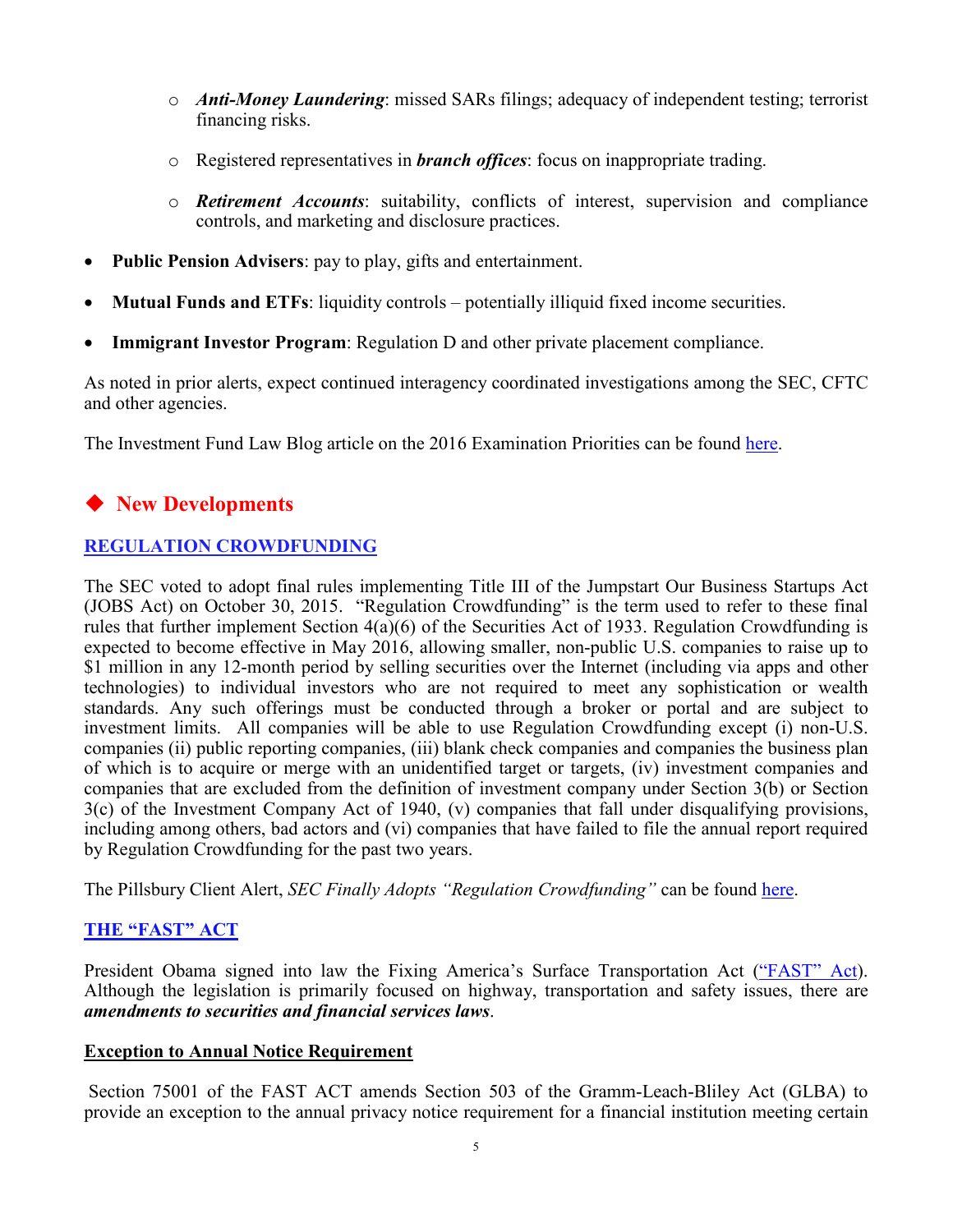conditions. Specifically, a financial institution is not required to provide customers with an annual privacy notice when:

(1) The financial institution provides nonpublic personal information only to non-affiliated third parties where the providing of such information is fully disclosed and the non-affiliated third party is subject to confidentiality requirements; and

(2) The financial institution has not changed its policies and practices with regard to disclosing nonpublic personal information from the policies and practices that were disclosed in the most recent GLBA disclosure.

## **Safe Harbor for Private Resales of Securities**

The FAST Act also created a new non-exclusive safe harbor for private resales of securities. New Section  $4(a)(7)$ , which provides an exemption from registration for private resales of restricted or control securities, codifies the exemption commonly referred to as "Section  $4(a)(1/2)$ ." The scope of the exemption is limited.

The Pillsbury Client Alert, *FAST Act's Hidden Securities Law Benefits* can be found [here.](http://www.pillsburylaw.com/publications/fast-act-hidden-securities-law-benefits)

# **CYBERSECURITY**

The OCIE first began to focus on cybersecurity in 2014 with its first round of cybersecurity examinations. Since 2014 the OCIE issued its second and third cybersecurity risk alerts in February 2015 and September 2015 respectively.

The February 2015 risk alert, *Cybersecurity Examination Sweep Summary*, [1](#page-5-0) provided a summary of the OCIE's examination observations of the broker-dealers and investment advisers that were examined pursuant to the Cybersecurity Initiative.

The September 2015 risk alert, *OCIE's 2015 Cybersecurity Examination Initiative*, *[2](#page-5-1)* conducted information gathering on cybersecurity controls and tested those controls to assess implementation. The additional areas of focus for the OCIE's second round of cybersecurity examinations included (i) governance and risk assessment, (ii) access rights and controls, (iii) data loss prevention, (iv) vendor management, (v) training, and (vi) incident response. The alert also included an appendix with a sample OCIE document request.

The Investment Fund Law Blog articles can be found [here](http://www.investmentfundlawblog.com/client-alert/senate-passes-cybersecurity-information-sharing-bill-long-sought-by-industry/) and [here.](http://www.investmentfundlawblog.com/private-funds/cyber-crimes-target-hedge-funds/)

## **BANK INVESTORS – VOLCKER RULE**

As previously reported, final regulations of the Volcker Rule, adopted as part of the Dodd-Frank Act, were issued at the end of 2013 and banks have been taking steps to assure that they comply. The Volcker Rule prohibits banks from engaging in proprietary trading and from owning or sponsoring certain hedge funds and other private funds. Banks and Managers have already been taking steps to ensure that they comply with the Rule.

<span id="page-5-0"></span> $<sup>1</sup>$  The February 2015 Risk Alert and the appendices with the types of broker-dealers and investment advisers examined can be</sup> foun[d here.](http://www.sec.gov/about/offices/ocie/cybersecurity-examination-sweep-summary.pdf)

<span id="page-5-1"></span> $2$  The September 2015 Risk Alert and a sample list of information that may be requested during an examination can be found [here.](https://www.sec.gov/ocie/announcement/ocie-2015-cybersecurity-examination-initiative.pdf)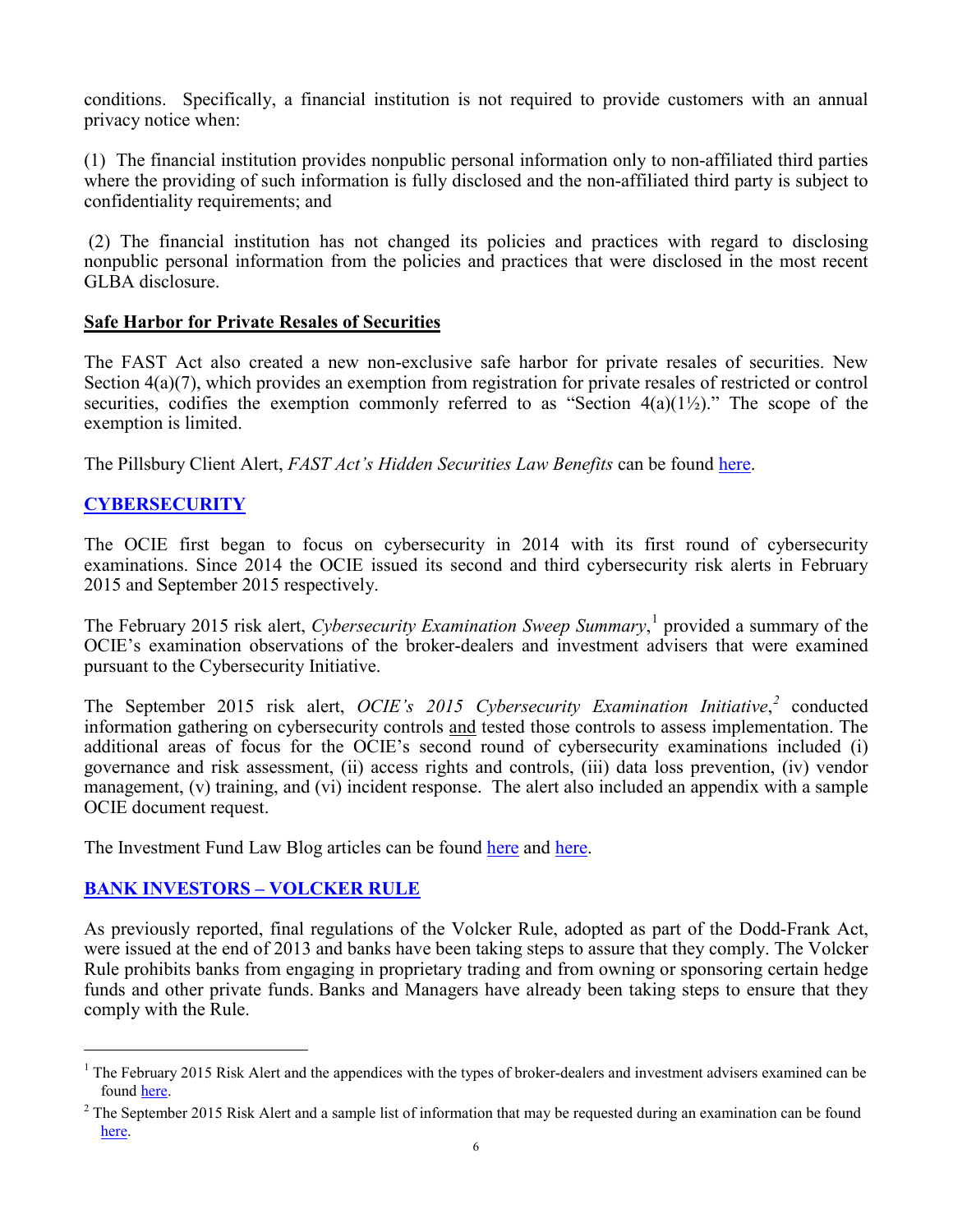The current deadline with respect to **investments or relationships that were in place as of December 31, 2013** is **July 21, 2016**. However, the Federal Reserve Board is expected to grant an extension again this year (identical to that grated last year) giving all banking entities until **July 21, 2017** to conform any investments in, or relationships with, hedge funds and private equity funds to the requirements of the Volcker Rule. Note that, although the extension is expected, **it has not yet been enacted**.

The Investment Fund Law Blog article can be found [here.](http://www.investmentfundlawblog.com/private-funds/the-volcker-rule-a-suggested-approach-for-banking-entities-when-analyzing-its-impact-on-business-mo/)

# **U.S. MANAGERS MARKETING IN THE EUROPEAN ECONOMIC AREA – AIFMD**

This year saw some answers being provided, and some questions remaining unanswered, from those issues noted in last year's roundup.

First, the use of "reverse solicitation" as a means of side-stepping the requirements of the Alternative Investment Fund Managers Directive (AIFMD) remains an uncertain approach. The hoped-for developments have not materialized and so the risks associated with relying on "reverse solicitation" are still substantial. In keeping with the general theme of over-compliance that many fund managers have adopted in order to avoid falling foul of the regulators, U.S. managers would be best advised to pursue marketing via the national private placement regimes (NPPR), notwithstanding initial and ongoing compliance obligations that arise as a result.

Second, on July 30, 2015 the European Securities and Markets Authority (ESMA) published its advice regarding the extension of the marketing passport to non-EU alternative investment managers (AIFM) and alternative investment funds (AIF). At present, only EU AIFMs and AIFs can access the passport, which allows marketing to occur across the European Economic Area having registered in one country, rather than marketing in each jurisdiction under the NPPRs, the requirements of which can vary from jurisdiction to jurisdiction.

ESMA undertook information gathering and studies on the laws and regulatory regimes of certain countries and, by reference to specified criteria, determined whether those countries posed obstacles to extending the passport. The assessments focused on investor protection, market disruption, competition and monitoring systemic risk.

While ESMA concluded that each of Guernsey, Jersey and Switzerland presented no obstacles, and the passport extended to those AIFMs and AIFs in those jurisdictions, no decision was issued in relation to the U.S., Hong Kong and Singapore. With respect to the U.S., chief among the obstacles identified by ESMA are the absence of remuneration rules for U.S. investment managers and the "unlevel playing field" of the restrictions on EU funds to access U.S. retail investors. Currently, in order for the passport to be extended to the U.S. substantive changes would need to be made to U.S. federal securities laws and regulations regarding the marketing of private funds in the U.S. While the SEC does focus on inadequate disclosures of fees, costs and expenses, it is highly unlikely that the legislative changes necessary to satisfy ESMA will be forthcoming in the near future.

Each of the Cayman Islands, the BVI, the Bahamas, Bermuda and the U.S. Virgin Islands, among others, are on the slate to be assessed by ESMA. However, there is no running order and no time frame for the assessments. Perhaps this time next year we'll have something to report on the passport.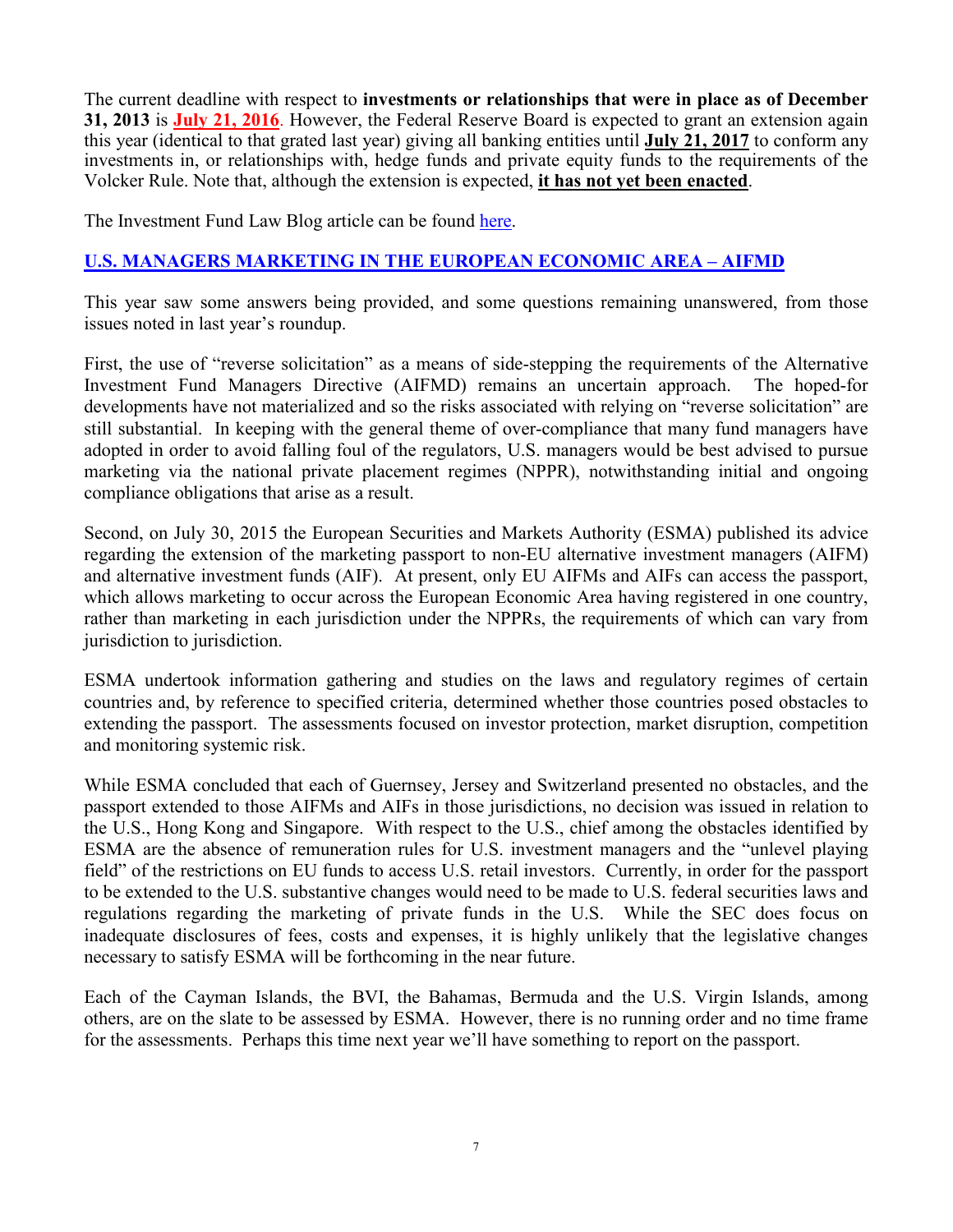# **SWISS COLLECTIVE INVESTMENT SCHEMES ACT - CISA**

Any fund manager that has or expects to have investors in Switzerland, should be aware of the following Swiss developments. Switzerland has adopted its own set of regulations under the Swiss Collective Investment Schemes Act (CISA). CISA applies to any "distribution"[3](#page-7-0) of a Collective Investment Scheme ("CIS" or fund) to Swiss investors. As with AIFMD, there is still a good deal of uncertainty about the interpretation of the new rules and more information is expected in the future from the Swiss Financial Market Supervisory Authority (FINMA).

What is not "distribution" (as listed in CISA) is not subject to CISA. Among the exceptions, a concept similar to AIFMD's "reverse solicitation" is available where the provision of information and the purchase of a fund's shares is "at the instigation of or at the own initiative of an investor." This exception is framed narrowly and is also expected to be interpreted narrowly. Transactions with any prospect a manager has been in touch with or who has been on a Swiss distribution list is unlikely to qualify as reverse inquiry.

Marketing and sale to *regulated* "qualified investors" (Swiss-regulated financial entities, such as banks, securities dealers, fund managers and insurance companies) is likely also not "distribution." If a Swiss bank (or similar regulated financial entity) introduces a U.S. manager's fund to its discretionary management clients who may then invest in the fund, directly or indirectly, this is unlikely to amount to distribution. However, if the U.S. manager has direct contact with (including sending fund-related documents or materials to the investors), this is likely to amount to "distribution."

Marketing and sales to *unregulated* "qualified investors" (pension plan, corporate, family office, family trust and high-net-worth individuals) will fall under the definition of "distribution" and require compliance with CISA. To comply, the fund must appoint a Swiss representative and a Swiss paying agent each registered with FINMA, and the fund's investment manager must enter into a distribution agreement with the appointed Swiss representative and comply with annual compliance confirmations and other requirements.

To avoid the full application of CISA, the fund manager should not have a Swiss place of business or employees based in Switzerland. Any offering document provided to Swiss investors should include a disclaimer stating that the fund is only distributed to qualified investors, and such persons must declare in writing that they meet the financial requirement and affirmatively "opt in" to being classified as "qualified investors."

A fund manager may not distribute a CIS to non-qualified (retail) investors without registering the fund with FINMA – an onerous process.

# **FATCA**

Foreign Account Tax Compliance Act (FATCA), consisting of sections 1471 through 1474 (Chapter 4) of the Internal Revenue Code, was enacted in March 2010 as part of the Hiring Incentives to Restore Employment (HIRE) Act. FATCA imposes information reporting requirements on foreign financial institutions (FFIs) and withholding, documentation and reporting requirements with respect to certain payments made to certain foreign entities. The provisions of FATCA are in many cases modified as a result of intergovernmental agreements ("IGAs") implementing FATCA in various non-U.S.

<span id="page-7-0"></span><sup>&</sup>lt;sup>3</sup> "Distribution" is very broadly defined as 'offering' or 'advertising' funds, which are defined to include 'any type of activity whose object is the purchase' of shares or other interests in a fund. Offering or advertising by whatever means is covered — in writing, emails, calls, Internet/websites, offering memoranda, subscription documents, brochures, presentations, etc.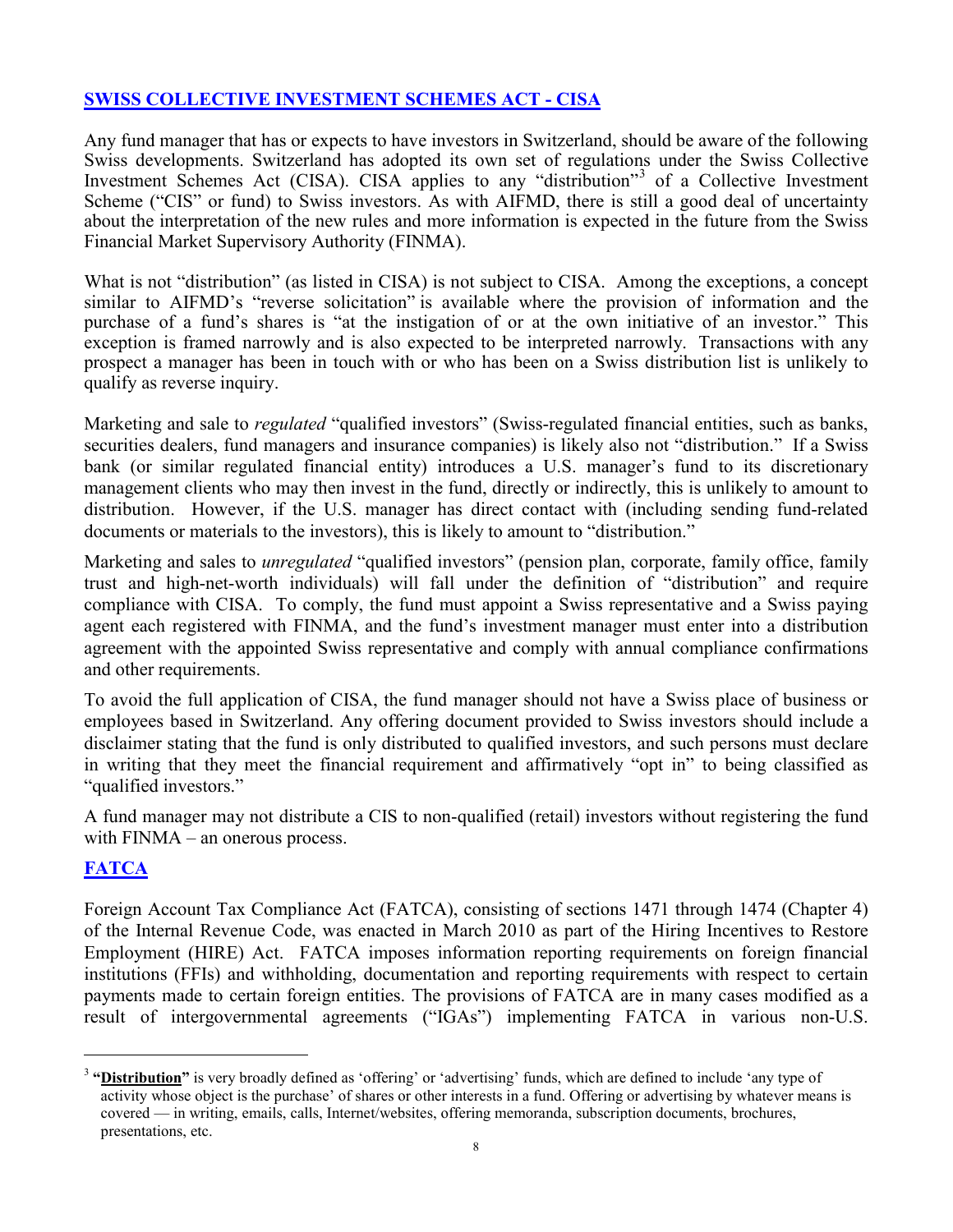jurisdictions. FFIs that fail to comply with FATCA may be subject to a 30% withholding tax on certain U.S. source payments (as specially defined for FATCA purposes).

Most non-U.S. funds will generally be FFIs and accordingly are required to register with the IRS and obtain a GIIN to avoid FATCA withholding. U.S. funds generally are not required to register with the IRS but will be required to comply with the withholding and due diligence procedures required by **FATCA** 

Generally FFIs must register on the IRS online FATCA portal and obtain a GIIN to avoid withholding, unless another exception applies. FATCA withholding started July 1, 2014 subject to some exceptions but is now required in all cases. Rules regarding additional classes of payments subject to withholding, and transitional rules relating to particular situations, will be phased in at later dates. The IRS had announced that calendar years 2014 and 2015 were transitional periods, during which the IRS would take into account good faith efforts to comply with FATCA. The IRS has made no such announcement with respect to calendar year 2016.

The deadline for participating FFIs and Model 2 FFIs to file FATCA information reports with the IRS is **March 31, 2016** (with respect to the 2015 calendar year). FFIs in Model 1 IGA jurisdictions will have until **September 30, 2016** to file their first FATCA information reports for 2015 with their home jurisdiction. See <http://www.irs.gov/Businesses/Corporations/Summary-of-FATCA-Timelines> for a more detailed timeline.

## **Anti-Money Laundering**

After several years and withdrawn proposals, the U.S. Department of the Treasury's Financial Crimes Enforcement Network ("**FinCEN**") published a proposed rule in September 2015 that would extend to SEC registered investment advisers the requirement to establish anti-money laundering ("**AML**") programs and report suspicious activity to FinCEN under the Bank Secrecy Act (the "**BSA**"). Although investment advisers have not been covered by the BSA's definition of "financial institutions" many, if not most, have had voluntary AML programs. Under the proposed rule, investment advisers would become "financial institutions," which would require them to comply with the BSA's reporting and recordkeeping requirements applicable to financial institutions. Stay tuned for further information.

## **PROPOSED AMENDMENTS TO FORM ADV**

The SEC's proposed amendments to Form ADV including proposed amendments to current record keeping rules found *[here](http://www.sec.gov/rules/proposed/2015/ia-4091.pdf)*.

Key provisions:

- Would require information (including RAUM, type of assets held and use of derivatives and borrowings) on separately managed accounts (SMAs).
- Would establish "umbrella registration" on Form ADV for multiple private fund advisers operating a single advisory business.
- Technical/clarifying amendments to Form ADV, Part 1A, including additional information on outsourced CCOs (whether or not they are compensated or employed by outside services).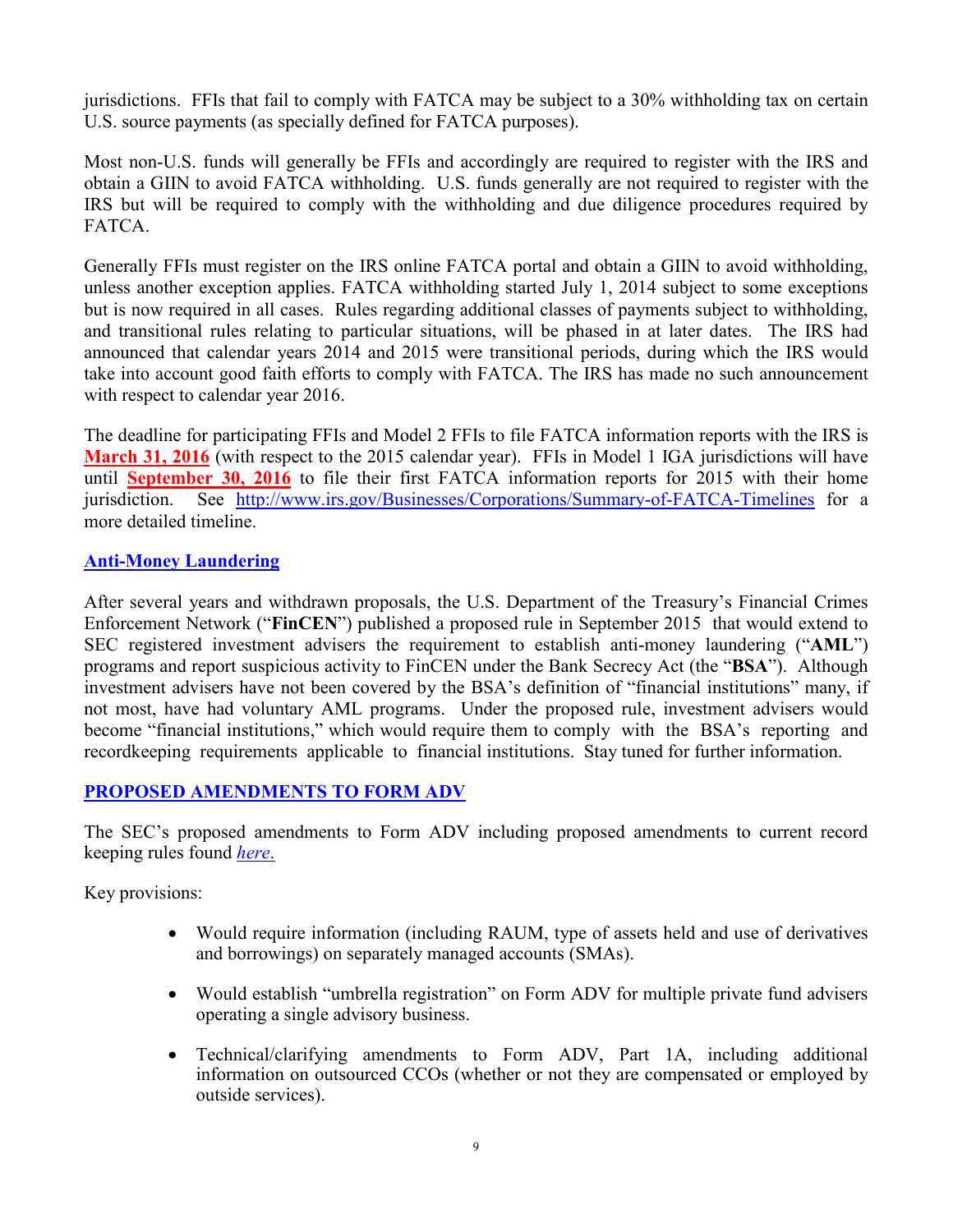• Would require amendments to current record keeping rules by requiring advisers to maintain performance calculation records and communications related to them.

# **Continuing Compliance Areas**

## **Annual Assessment of Compliance Program**

At least annually, an Investment Adviser must review its compliance policies and procedures to assess their effectiveness in preventing fraud and other violations. The SEC has stated among its examination and enforcement priorities cracking down on superficial annual compliance reviews. The review should be conducted with special focus on the Investment Adviser's specific business model and operating environment, any changes to it during the reviewed year, and all the actual and potential conflicts of interest that might result from that business model and those changes. In addition, the SEC will test whether the annual review has really taken into consideration all the regulatory changes and what has happened in the industry. The annual assessment process should be documented and those document(s) should be presented to the Investment Adviser's chief executive officer or executive committee, as applicable, and maintained in the Investment Adviser's files. At a minimum, the annual assessment process should entail a detailed review of all topics applicable to a Manager mentioned above under "*2016 Examination and Enforcement Priorities in the Alternative Space*."

### **Fund IARD Account**

An Investment Adviser must ensure that its IARD account is adequately funded to cover payment of all applicable adviser registration renewal fees and notice filing fees. SEC-registered advisers and Exempt Reporting Advisers (ERAs) must pay their annual IARD fees before submitting their annual Form ADV amendment or annual ERA report **by March 30, 2016**. The [annual IARD fee](http://www.iard.com/fee_schedule.asp) of an SEC-registered adviser is based on the adviser's AUM. The current applicable fees for SEC-registered advisers are: \$40 for advisers with AUM below \$25 million; \$150 for advisers with AUM of \$25 million but less than \$100 million; and \$225 for advisers with AUM of \$100 million or more. The annual fee of an ERA is \$150. SEC-registered advisers pay their state notice filing fees and state investment adviser representative fees during the IARD's renewal program in November–December of each year. Stateregistered advisers also pay their annual fees during the IARD's renewal program in November– December of each year.

For Form PF filers, your IARD account must also be funded with the annual (\$150) or quarterly (\$150) fees before submitting Form PF.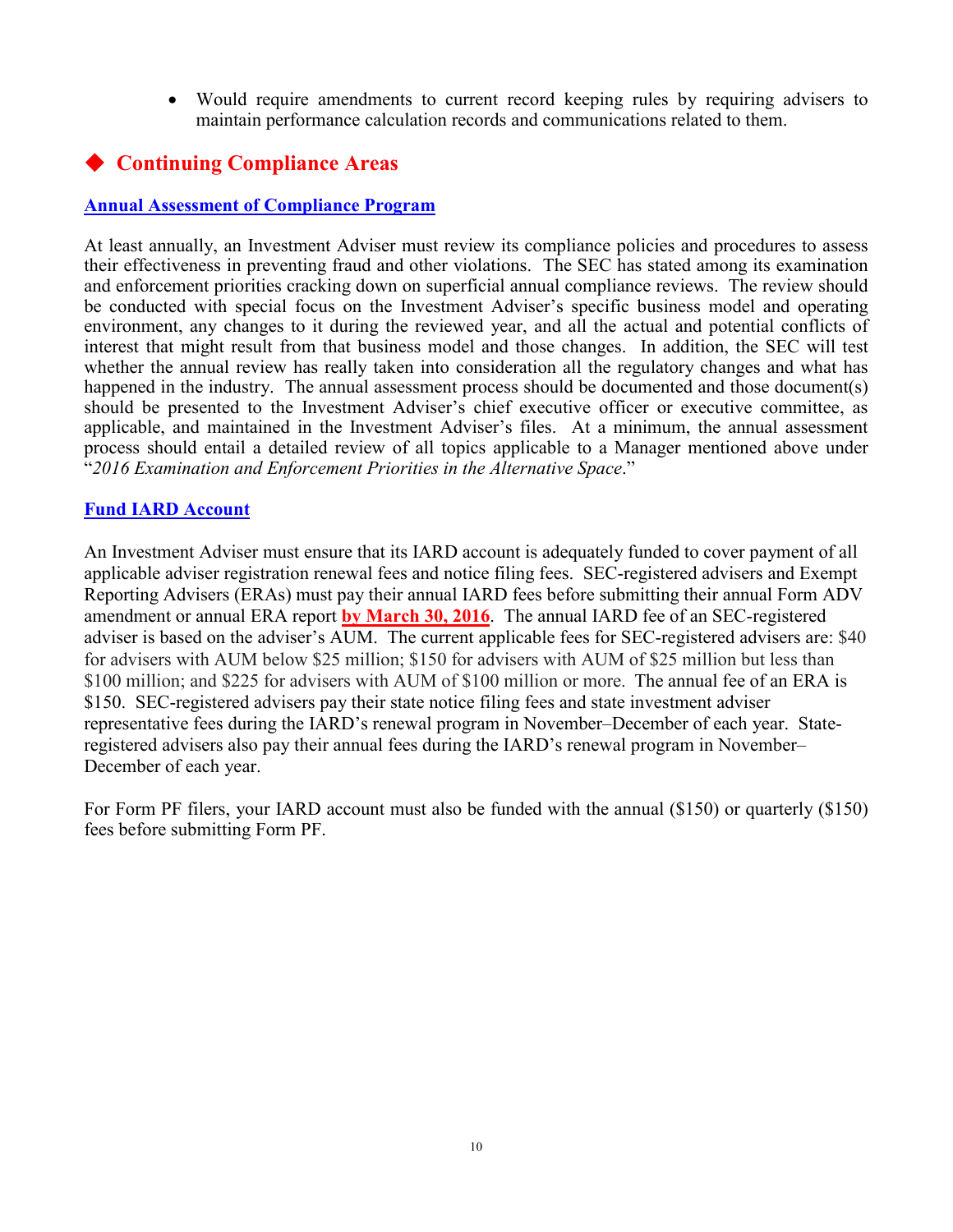## **[Form ADV](http://www.sec.gov/about/forms/formadv.pdf) Updates and Distribution**

**Annual Updates**. An Investment Adviser, including an ERA, must file an annual amendment to Form ADV within 90 days of the end of its fiscal year. Part 1 and Part 2 of Form ADV must be filed with the SEC through the electronic IARD system. Accordingly, if you are an SEC-registered adviser whose fiscal year ended on December 31, 2015, you must file Part 1A and the Part 2A Brochure as part of your annual updating **amendment by March 30, 2016**. If you are a state-registered adviser whose fiscal year ended on December 31, 2015, you must also file Part 1A, Part 1B, the Part 2A Brochure and the Part 2B Brochure Supplement as part of your annual updating amendment by March 30, 2016. ERAs with a December 31, 2015 fiscal year-end must also file their annual report on short Form ADV Part 1 by March 30, 2016. The current Form ADV Part 1 contains a uniform method of calculating AUM and eliminates adviser discretion in including or excluding certain assets from the AUM calculation.

**Brochure Rule**. On an annual basis, an Investment Adviser must provide its clients with a copy of its updated Form ADV Part 2A or provide a summary of material changes and offer to provide an updated Form ADV Part 2A. An adviser could meet its delivery obligation to a hedge fund client by delivering its brochure to a legal representative of the fund, such as the fund's general partner. Delivery is required within 120 days of the end of the adviser's fiscal year, or **by April 29, 2016**.

**Ongoing Updates**. Investment Advisers, including ERAs, must amend Part 1 of their Form ADV promptly during the year if certain information becomes inaccurate. The brochure and supplement must also be updated promptly during the year if any information becomes materially inaccurate unless the material inaccuracies result solely from changes in the amount of client assets managed or changes to the fee schedule.

**No Longer Eligible as an ERA**. An investment adviser who no longer qualifies as an ERA must submit a final report on Form ADV as an ERA and apply for registration with the SEC or the relevant state securities agency within 90 days after the filing of its annual amendment report.

### **State Notice Filings/Investment Adviser Representatives**

An Investment Adviser should review its advisory activities in the various states in which it conducts business and confirm that all applicable notice filings are made and fees are paid through IARD. In addition, an Investment Adviser should confirm whether any of its personnel need to be registered as "investment adviser representatives" in any state and, if so, register such persons or renew their registrations with the applicable states.

### **Form PF**

The **deadline** for advisers required to file Form PF within 120 days after the December 31, 2015 fiscal year end is **April 29, 2016**. See more detailed information about Form PF below.

### **CFTC Rules—CPO and CTA Registrations, Exemptions and Filings**

### **Deadline to affirm your CPO exemption for calendar year 2015: February 29, 2016**

**Annual Affirmation**. Advisers who relied on an exemption or exclusion from CPO registration under CFTC Regulation 4.5,  $4.13(a)(1)$ ,  $4.13(a)(2)$ ,  $4.13(a)(3)$ ,  $4.13(a)(5)$  or an exemption from CTA registration under 4.14(a)(8) and filed a notice with the NFA must affirm the exemption or exclusion annually within 60 days of the calendar year-end. Failure to affirm the exemption or exclusion will result in the exemption or exclusion being withdrawn at the end of the affirmation period. Accordingly,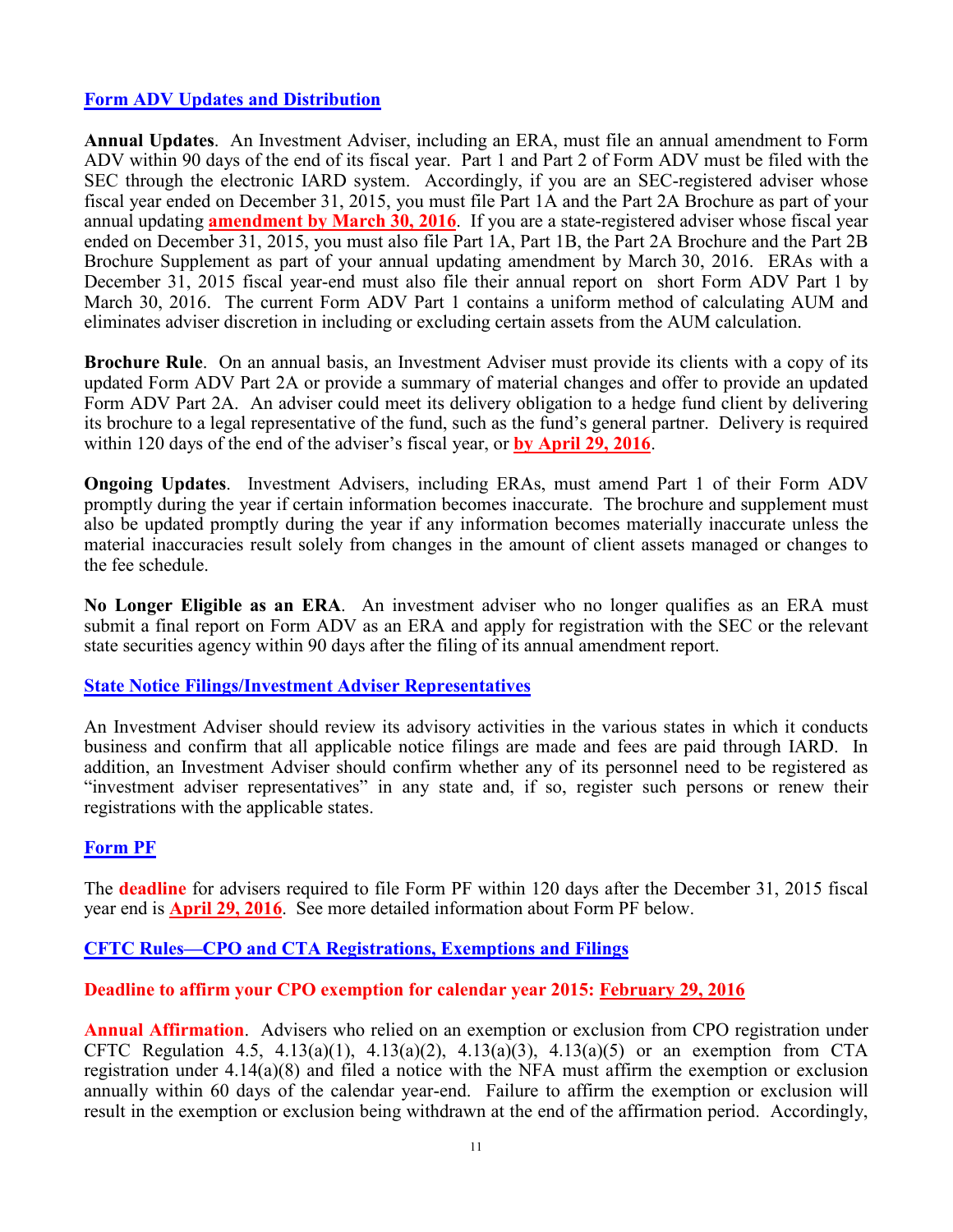those who filed a notice of exemption or exclusion in 2015 have **until February 29, 2016 to affirm the exemption or exclusion or face losing their exemption or exclusion**. To obtain information about the annual affirmation process and filing, please visit the *[NFA website](http://www.nfa.futures.org/news/newsNotice.asp?ArticleID=4158)*.

Note that, in assessing whether your activities keep you within the *de minimis* exemption,<sup>[4](#page-11-0)</sup> the following instruments generally fall under the definition of "**commodity interests**" as defined by the Commodity Exchange Act of 1936 (CEA): (i) commodities for future delivery, securities futures products or swaps, (ii) agreements, contracts, or transactions in foreign currency interests, (iii) commodity options, and (iv) certain authorized leverage transactions.

## **Legal Entity Identifiers (LEIs)**

## **Deadline to renew your LEI for calendar year 2016: Annually based on the date of creation of the LEI**

LEIs are required for all swap market participants. The CFTC's regulation provides that each counterparty to any swap subject to CFTC jurisdiction must be identified in all recordkeeping and all swap data reporting by means of a single LEI. To register for your LEI or renew your LEI please use the Global Markets Entity Identifier (GMEI) utility *[here](https://www.gmeiutility.org/index.jsp)*.

# **Form CTA-PR**

# **Deadline for filing Form CTA–PR for December 31, 2015 year end: February 16, 2016**

CFTC Regulation 4.27 requires that all CFTC-registered CTAs and members of the NFA file a Form PR by February 16, 2016.

Form PR requires each CTA to report on a quarterly basis general information about the CTA, its trading programs, any pool assets and the identity of the CPOs operating the pools. Form PR must be filed within 45 days after the quarters ended March, June and September and within 45 days of the calendar year-end. Form PR filing does not eliminate the requirement to file a Form PF.

The Form PR report for the year ended December 31, 2015 will be due by February 16, 2016 and must be filed electronically using NFA's EasyFile System accessed at: *[http://www.nfa.futures.org/NFA](http://www.nfa.futures.org/NFA-electronic-filings/easyFile-CTA-filers.HTML)[electronic-filings/easyFile-CTA-filers.HTML](http://www.nfa.futures.org/NFA-electronic-filings/easyFile-CTA-filers.HTML)*. The CTA's security manager must first set up security settings in order to access the EasyFile System.

## **Form CPO-PQR**

The following are the filing requirements for registered CPOs:

 Small CPOs (less than \$150 million pool AUM) must file Form CPO-PQR Schedule A on an annual basis within 90 days of the calendar year-end.

<span id="page-11-0"></span><sup>&</sup>lt;sup>4</sup> The *de minimis* exemption under Section 4.13(a)(3) provides exemption from CPO registration in cases where the pool trades minimal amounts of futures and covered swap positions such that at all times either (a) the aggregate initial margin and premiums required to establish the fund's commodity interest positions may not exceed 5% of the fund's liquidation value or (b) the aggregate notional value of the fund's commodity interest positions may not exceed 100% of the fund's liquidation value.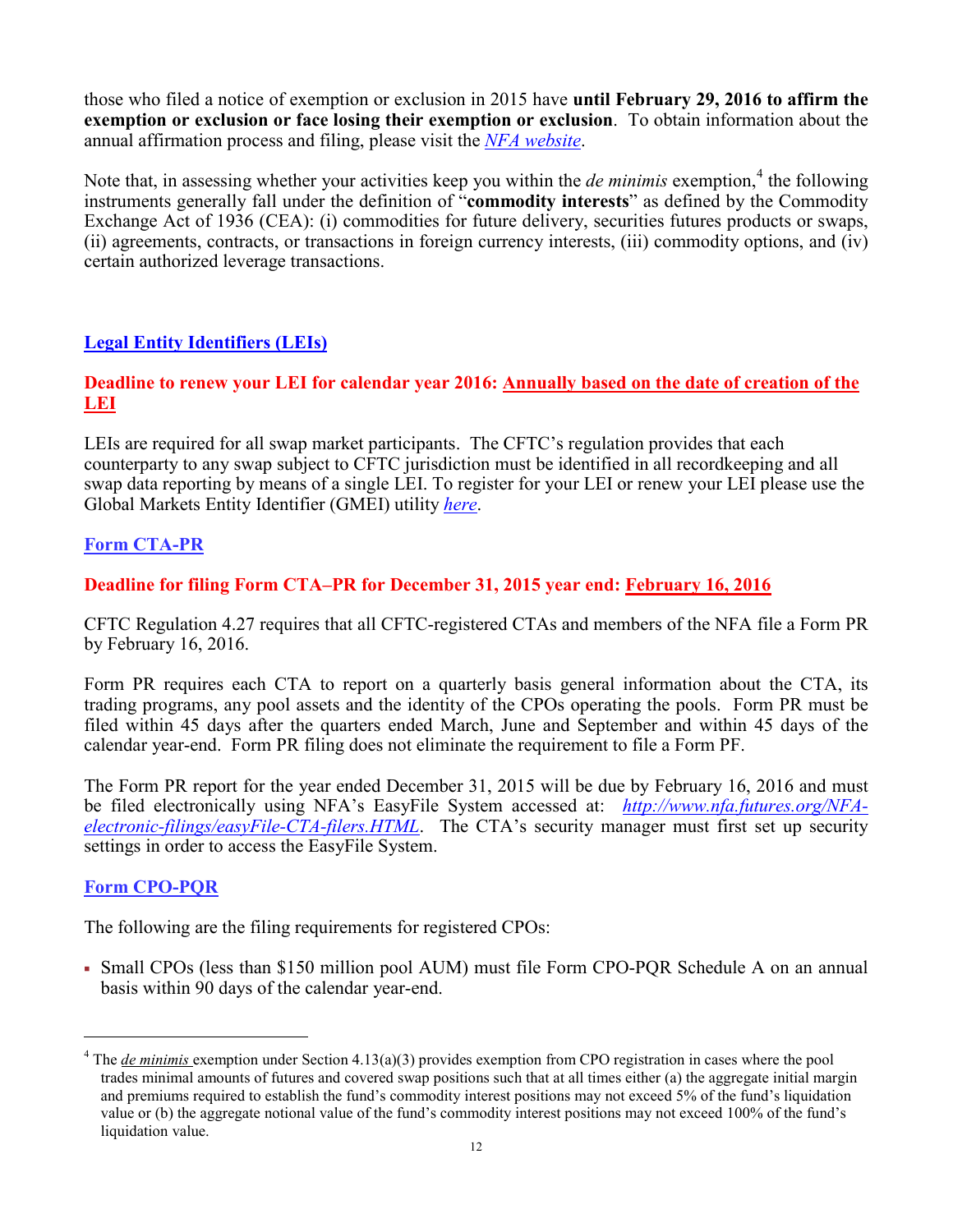- Mid-size CPOs (\$150 million to \$1.5 billion pool AUM) must file Form CPO-PQR Schedules A and B on an annual basis within 90 days of the calendar year-end.
- Large CPOs (at least \$1.5 billion pool AUM) must file Form CPO-PQR Schedules A, B and C on a quarterly basis within 60 days of each calendar quarter-end.

CPOs that file Form PF and include information on all relevant pools in Form PF need only file Schedule A.

## **Bureau of Economic Analysis (BEA) Forms**

The BEA of the U.S. Department of Commerce has a series of surveys that it uses to collect economic data:

• **Form BE-180**

Form BE-180 is a mandatory survey of U.S. financial services providers and foreign persons from the BEA that occurs every five years and collects data on cross-border trade and financial services transactions of U.S. financial services providers, including investment advisers and other asset managers, broker-dealers and banks. The next BE-180 will be conducted in 2020 and will cover fiscal year 2019 transactions.

The Investment Fund Law Blog article on Form BE-180 can be found [here.](http://www.investmentfundlawblog.com/private-funds/filing-deadline-for-form-be-180-is-november-1-2015/)

• **Form BE-10**

Form BE-10 is a mandatory survey to obtain economic data on the operations of U.S. parent companies and their foreign affiliates. The BE-10 survey is conducted every five years pursuant to the International Investment and Trade in Services Survey Act, and the next BE-10 will be conducted in 2020 and will cover fiscal year 2019 transactions.

The Investment Fund Law Blog article on Form BE-10 can be found [here.](http://www.investmentfundlawblog.com/private-funds/deadline-looming-for-be-10-filing/)

• **Form BE-13**

Form BE-13 is a mandatory survey of new foreign direct investment in the United States. A U.S. entity is required to report if (1) a relationship of foreign direct investment in the United States is created or (2) an existing U.S. affiliate of a foreign parent establishes a new U.S. legal entity, expands its U.S. operations or acquires a U.S. business enterprise. Form BE-13 is due no later than 45 days after an acquisition is completed, a new entity is established or expansion has begun.

Information regarding Form BE-13 can be found [here](http://www.bea.gov/surveys/pdf/be13/be13-filing-instructions.pdf) and information regarding which version of Form BE-13 to file can be found [here.](http://www.bea.gov/surveys/pdf/be13/which-be13-form-do-i-file.pdf)

## **Offering Materials**

As a general securities law disclosure matter, and for purposes of U.S. federal and state anti-fraud laws, including Rule 206(4)-8 under the Advisers Act, an Investment Adviser must continually ensure that each of its fund offering documents is kept up to date, is consistent with its other fund offering documents and contains all material disclosures that may be required in order for the fund investor to be able to make an informed investment decision.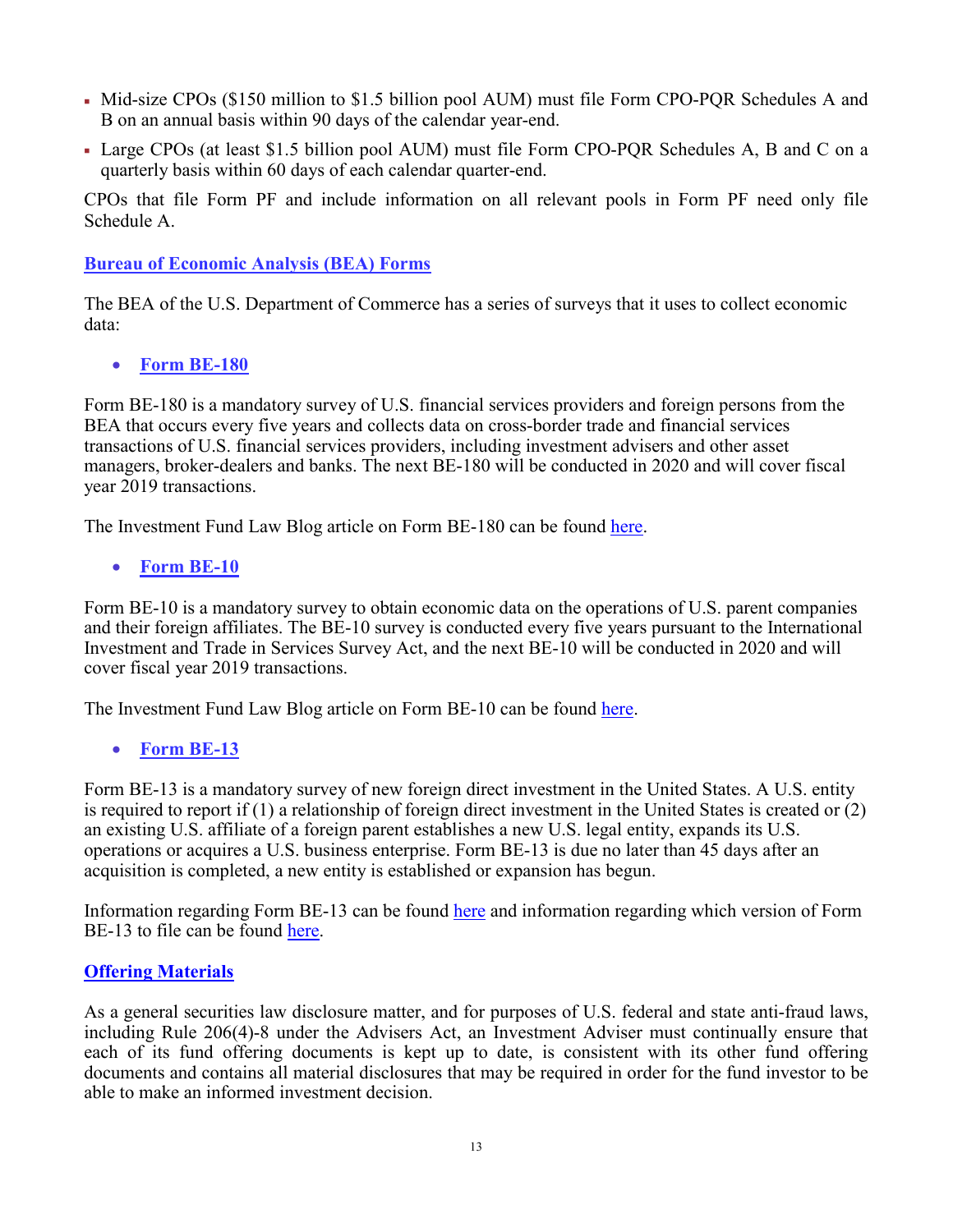Accordingly, it may be an appropriate time for an Investment Adviser to review its offering materials and confirm whether or not any updates or amendments are necessary. In particular, an Investment Adviser should take into account the impact of recent market conditions on its funds and review its funds' current investment objectives and strategies, valuation practices, performance statistics, redemption or withdrawal policies, risk factors (including disclosures regarding market volatility, counterparty risk and conflicts of interest), personnel, allocation policies, conflicts policies and procedures, service providers and any relevant legal or regulatory developments.

#### **Annual Privacy Notice**

Under certain federal and state privacy laws, you may be required to provide to your fund investors or clients who are natural persons notice of your privacy policy on an annual basis, even if there are no changes to the privacy policy. Note that the new exemptions discussed in the "FAST ACT" section below may apply.

#### **New Issues**

An Investment Adviser that acquires "new issue" IPOs for a fund or separately managed client account must obtain written representations every 12 months from the fund or the account's beneficial owner confirming their continued eligibility to participate in new issues. This annual representation may be obtained through "negative consent" letters.

### **Custody; Annual Audit or Surprise Audit**

Private fund Investment Advisers should have their funds audited by a PCAOB-registered independent accountant and provide audited financial statements of their fund(s), prepared in accordance with U.S. generally accepted accounting principles, to the fund(s)' investors within 120 days of the end of the funds' fiscal year. Investment Advisers that do not have their private funds audited should determine whether they are deemed to have custody of those funds' assets and therefore are subject to an annual surprise audit and other requirements.

All investment advisers licensed or required to be licensed in California must comply with California's custody rule 10 C.C.R. Section 260.237. For explanation of the requirements and more details about the California Custody Rule, please read the article that we have previously posted on our Investment Fund Law Blog [here.](http://www.investmentfundlawblog.com/private-funds/new-custody-compliance-tasks-for-california-registered-advisers-effective-april-1/)

**"Pay-to-Play"** Investment Advisers should review any political contributions or other activity by the Investment Advisers' personnel that may trigger lobbyist registration, as well as their related policies and procedures. The Rules cover a multitude of topics, including the prohibition of soliciting or coordinating campaign contributions from others for elected officials in a position to influence the selection of the adviser.

With regard to California, generally employees of "external managers" fall under the definition of "placement agent" requiring lobbyist registration. There are exceptions. Specifically, employees who spend at least 1/3 of their time during a calendar year managing assets do not fall under the "placement agent" definition.

Please contact us if you have politically active personnel in your organization.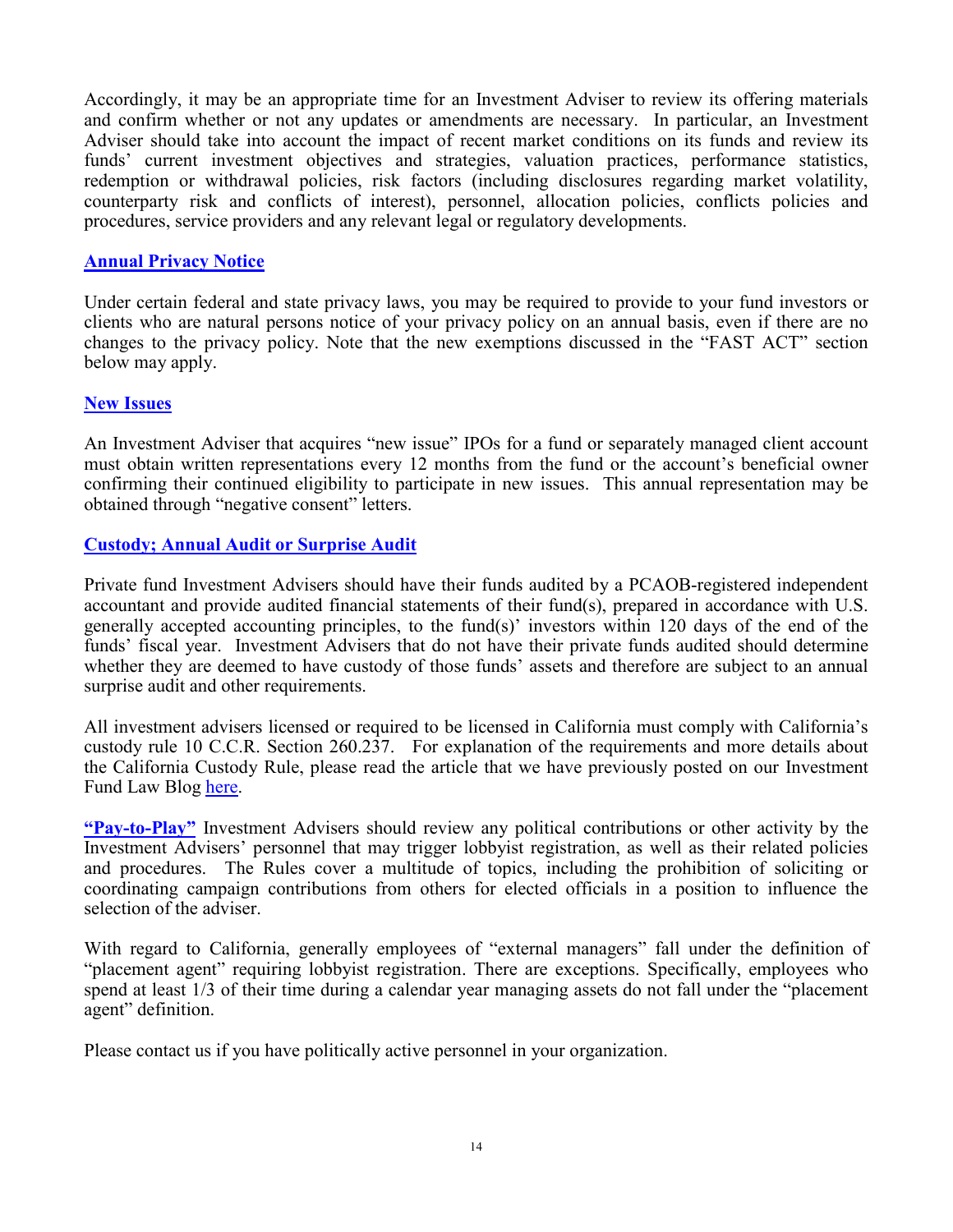## **California Finance Lenders License**

A California Finance Lenders licensee is required to file an annual report **by March 15th of each year**, whether or not business has been conducted with the issued license. Failure to file the annual report will result in the summary revocation of the license. A new license application can be filed after one (1) year from the date of revocation.

## **Liability Insurance**

Due to an environment of increasing investor lawsuits and regulatory scrutiny of fund managers, an Investment Adviser may want to consider obtaining management liability insurance or review the adequacy of any existing coverage, as applicable.

### **Rules 506(c) and 506(d)**

#### **Rule 506(c) – General Solicitation**

Any fund that uses general solicitation or general advertising in connection with a Rule 506(c) private placement is required to take reasonable steps to verify that the purchasers of the securities are accredited investors. Fund managers that are using or planning to use general solicitation or general advertising in connection with a Rule 506 private placement should establish, review and periodically update methods for verifying that purchasers of securities sold in a generally advertised or solicited offering are accredited investors. Rule 506(c) contains a non-exclusive list of non-mandatory methods for verifying the status of a natural person purchaser as an accredited investor. A fund will be deemed to have met the requisite standard for verification if it uses one of the enumerated verification methods, so long as the fund does not have knowledge that the purchaser is not an accredited investor. Although there is no corresponding list of verification methods for entity purchasers, documentary evidence (such as financial statements, brokerage account statements or tax returns) or attestations from accountants, bankers or similar service providers are examples of methods used by some funds to verify accredited investor status for entity investors. Other methods also may constitute reasonable steps, depending on the facts and circumstances. Files containing information about methods used to verify status (and any documents obtained in connection with accredited investor status due diligence) should be retained in accordance with the fund manager's document retention policy and applicable securities laws.

### **Rule 506(d) – Reaffirmation of Bad Actor Disqualification**

Fund managers should ensure that representations previously provided by "covered persons" pursuant to Rule  $506(d)$  $506(d)$ <sup>5</sup> are reaffirmed as part of the factual inquiry establishing reasonable care to determine whether a disqualification exists. Private funds that rely on the Rule 506 private offering exemption should have documented evidence that they made reasonable efforts to know of the past "bad acts" committed by their "covered persons," typically through a questionnaire (such as in the subscription documents). If a Rule 506 offering is ongoing, the private fund must update the inquiry periodically and should include a requirement in the questionnaire that the Covered Person inform the issuer if any Bad Acts occur.

<span id="page-14-0"></span> <sup>5</sup> Rule 506(d) prohibits private funds from relying on any Rule 506 private placement exemption if any of the private fund's "covered persons" (as defined in the Rule) is disqualified as a result of committing a "Bad Act" (as defined in the Rule).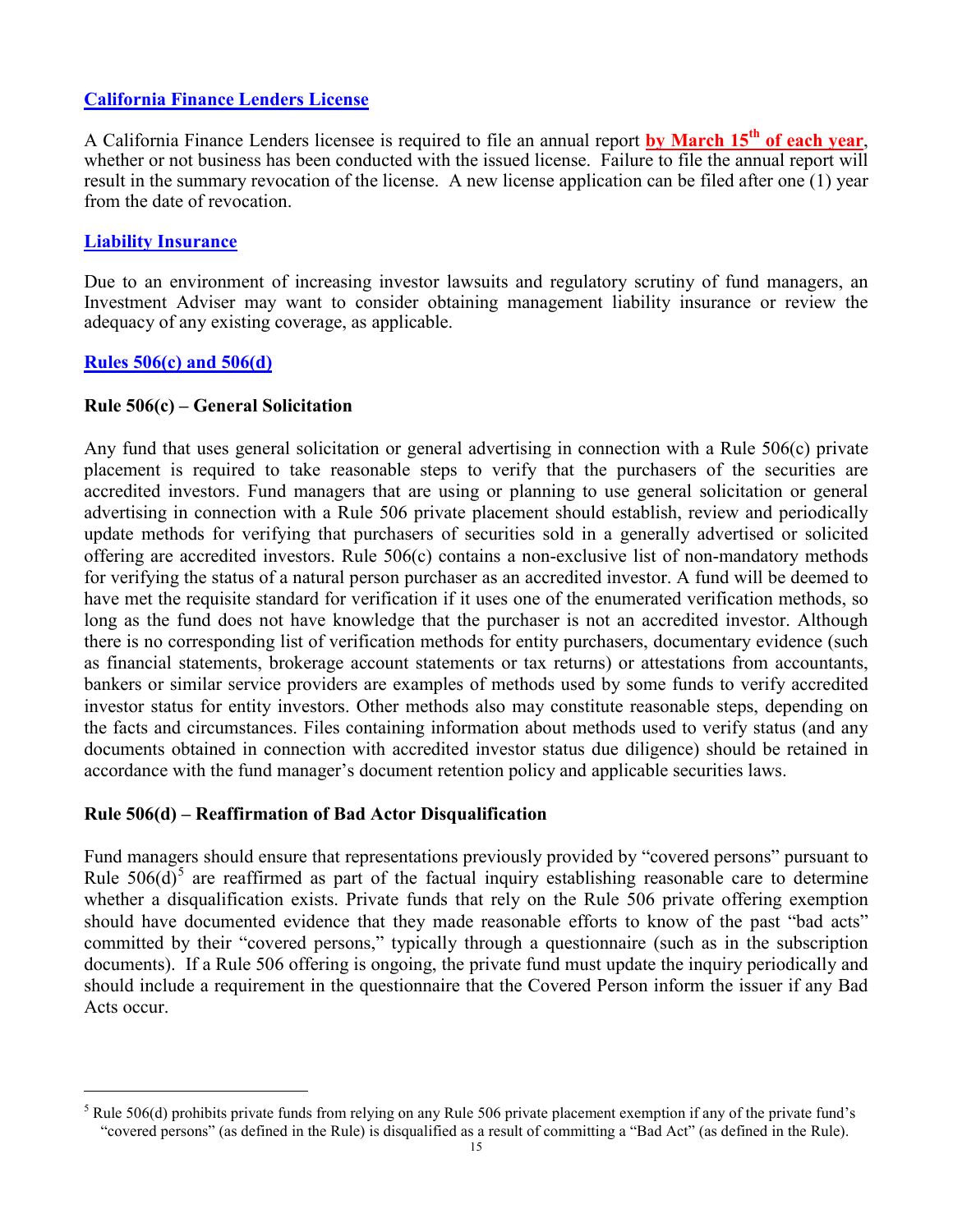# **Securities and Other Forms Filings**

# **Form 13F**

## **Deadline for filing Form 13F for the December 31 quarter: February 16, 2016**

An "institutional investment manager," whether or not an (SEC or state-registered) Investment Adviser, must file a *[Form 13F](http://www.sec.gov/about/forms/form13f.pdf)* with the SEC if it exercises investment discretion with respect to \$100 million or more in securities subject to Section 13(f) of the Exchange Act (e.g., exchange-traded securities, shares of closed-end investment companies and certain convertible debt securities). The first filing must occur within 45 days after the end of the calendar year in which the Investment Adviser reaches the \$100 million filing threshold and within 45 days of the end of each calendar quarter thereafter, as long as the Investment Adviser meets the \$100 million filing threshold.

# **Form 13H**

## **Deadline for filing an annual Form 13H: February 16, 2016**

Rule 13h-1 under the Exchange Act requires "Large Traders" to identify themselves to the SEC and make certain disclosures to the SEC on *[Form 13H](http://www.sec.gov/about/forms/form13h.pdf)*. "Large Traders" are defined as persons that exercise investment discretion over one or more accounts and effect transactions of NMS securities for or on behalf of such accounts in an aggregate amount of at least \$20 million in a day or \$200 million in a month. In addition to an initial filing, which must be filed within 10 days from the transaction date, all Large Traders must submit an annual filing on Form 13H within 45 days after the end of the calendar year and submit any amendments promptly after the end of any calendar quarter where information in the form becomes materially inaccurate.

## **Form PF**

## **Deadline for filing Form PF (for advisers who are not large liquidity or large hedge fund advisers): April 29, 2016**

The Advisers Act requires Investment Advisers that advise one or more private funds and have at least \$150 million in private fund AUM to file Form PF with the SEC. CEA Rules require CPOs and commodity trading advisors registered with the CFTC to satisfy specific filing requirements with respect to private funds by filing Form PF with the SEC in certain circumstances. *[Form PF](http://www.sec.gov/about/forms/formpf.pdf)* has quarterly and annual filing requirements based on a number of factors, including amounts and types of assets, as follows:

- I Large liquidity fund advisers<sup>[6](#page-15-0)</sup> must file Form PF within 15 days of each fiscal quarter-end.
- Large hedge fund advisers<sup>[7](#page-15-1)</sup> must file Form PF within 60 days of each fiscal quarter-end.
- All other filers<sup>[8](#page-15-2)</sup> must file Form PF within 120 days of each fiscal year-end.

<span id="page-15-0"></span> $6\degree$  Large hedge fund advisers are advisers with at least \$1.5 billion under management attributable to hedge funds.

<span id="page-15-1"></span><sup>&</sup>lt;sup>7</sup> Large liquidity fund advisers are advisers with at least \$1 billion in combined AUM attributable to liquidity funds and registered money market funds.

<span id="page-15-2"></span><sup>&</sup>lt;sup>8</sup> This group includes smaller private fund advisers and large private equity fund advisers, which are advisers with at least \$2 billion in AUM attributable to private equity funds. All advisers with at least \$150 million in AUM that are not considered large hedge fund advisers, large liquidity fund advisers, or large private equity fund advisers are considered smaller private fund advisers.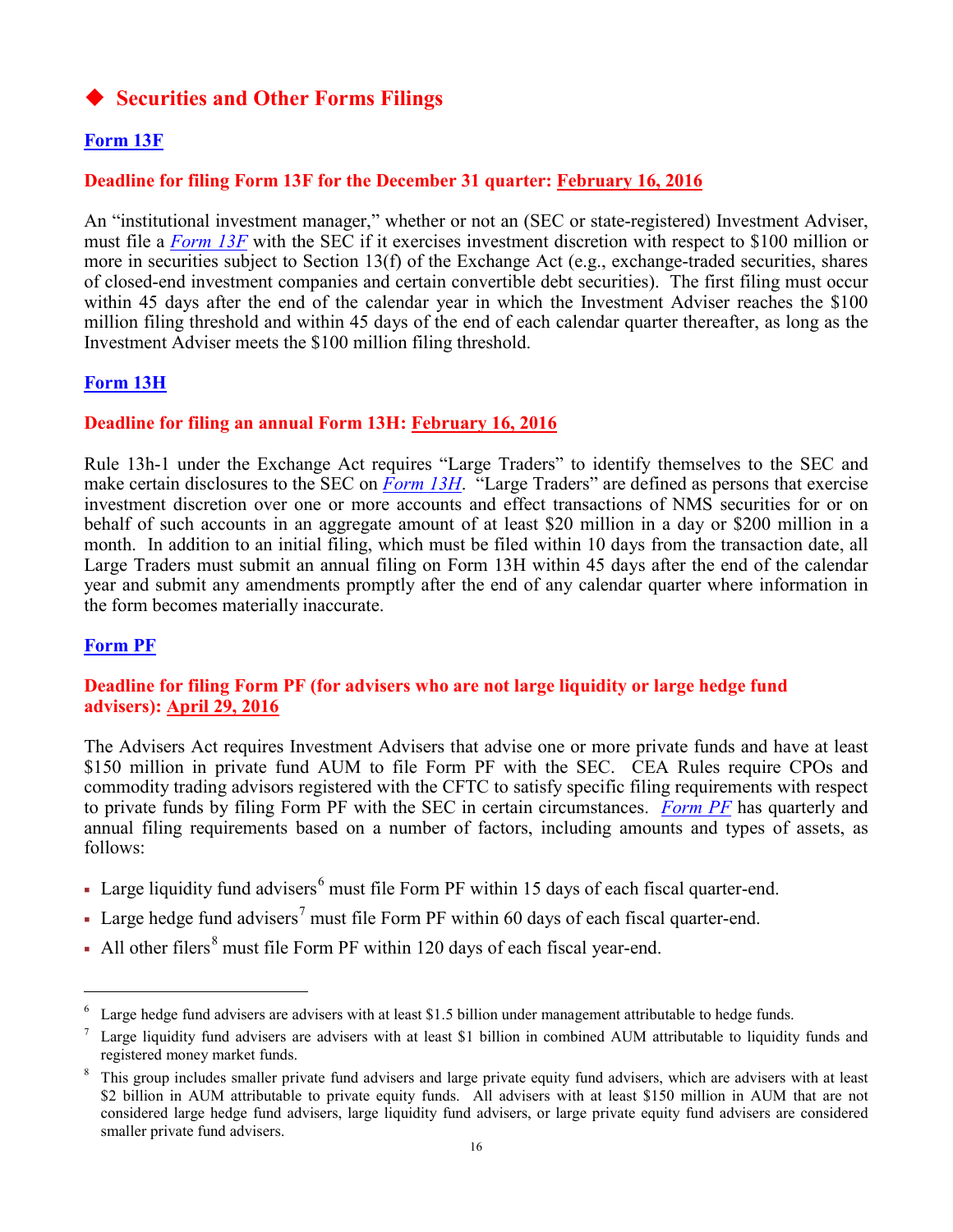For additional information about Form PF, see the SEC's *[Frequently Asked Questions on Form PF](http://www.sec.gov/divisions/investment/pfrd/pfrdfaq.shtml)*.

# **Schedules 13G or 13D**

## **Deadline for filing annual amendment to Schedule 13G: February 16, 2016**

An Investment Adviser whose client or proprietary accounts, separately or in the aggregate, are beneficial owners of 5% or more of a registered voting equity security and who have reported these positions on Schedule 13G must update these filings annually within 45 days of the end of the calendar year unless there is no change to any of the information reported in the previous filing (other than the holder's percentage ownership due solely to a change in the number of outstanding shares). An Investment Adviser reporting on Schedule 13D is required to amend its filings "promptly" upon the occurrence of any "material changes."

## **Section 16 Filings**

In addition, an Investment Adviser whose client or proprietary accounts are beneficial owners of 10% or more of a registered voting equity security must determine whether it is subject to any reporting obligations, or potential "short-swing" profit liability or other restrictions, under Section 16 of the Securities Exchange Act of 1934, as amended (the "Exchange Act"). Individuals or entities that beneficially own ten percent of any class of equity securities registered under Section 12 of the Exchange Act, and officers or directors of the issuers of these securities, may be required to file Forms 3, 4, and 5 regarding their ownership of and transactions in these securities.

## **FBAR Reporting**

## **Deadline for receipt by Treasury Department of FBAR** *[FinCEN Report 114](http://bsaefiling.fincen.treas.gov/NoRegFBARFiler.html)***: June 30, 2016**

A U.S. person is required to file a Report of Foreign Bank and Financial Accounts ("FBAR") if he or she has a financial interest in or signature authority over a foreign bank, securities or other financial account (e.g., a prime brokerage account) in another country if the aggregate value of the foreign financial accounts exceeds \$10,000 at any time during the calendar year. Failure to file this form when required can result in significant penalties. Financial accounts that may be subject to FBAR reporting include accounts of a mutual fund or similar pooled fund that issues shares available to the general public and that has a regular net asset value determination and regular redemptions. Private offshore funds, such as hedge funds and private equity funds, are *not* deemed to be foreign financial accounts, and therefore investment advisers are not required to file an FBAR with respect to these funds. However, if these private funds have a foreign bank account, foreign prime brokerage account, or other foreign financial account and the adviser has signature authority over those accounts, then the adviser may have to file an FBAR with respect to those accounts.

FBAR *[FinCEN Report 114](http://bsaefiling.fincen.treas.gov/NoRegFBARFiler.html)* supersedes the previous years' form TD F 90-22.1 and is filed only electronically via FinCEN's *[BSA E-Filing system](http://bsaefiling.fincen.treas.gov/main.html)*. For additional information on filing FBAR, see the Treasury Department's *[FBAR E-filing FAQs](http://bsaefiling.fincen.treas.gov/docs/FBAR_EFILING_FAQ.pdf)*. Current FBAR Guidance and other FBAR information are available in the *[IRS website](http://www.irs.gov/Businesses/Small-Businesses-&-Self-Employed/Report-of-Foreign-Bank-and-Financial-Accounts-FBAR)*.

## **Treasury International Capital System ("TIC") Forms**:

 *[TIC Form SLT](http://www.treasury.gov/resource-center/data-chart-center/tic/Pages/forms-slt.aspx)*—Aggregate Holdings of Long-Term Securities by U.S. and Foreign Residents. Form SLT is required to be submitted by entities with consolidated reportable holdings and issuances with a fair market value of at least \$1 billion as of the last day of any month. Form SLT must be filed no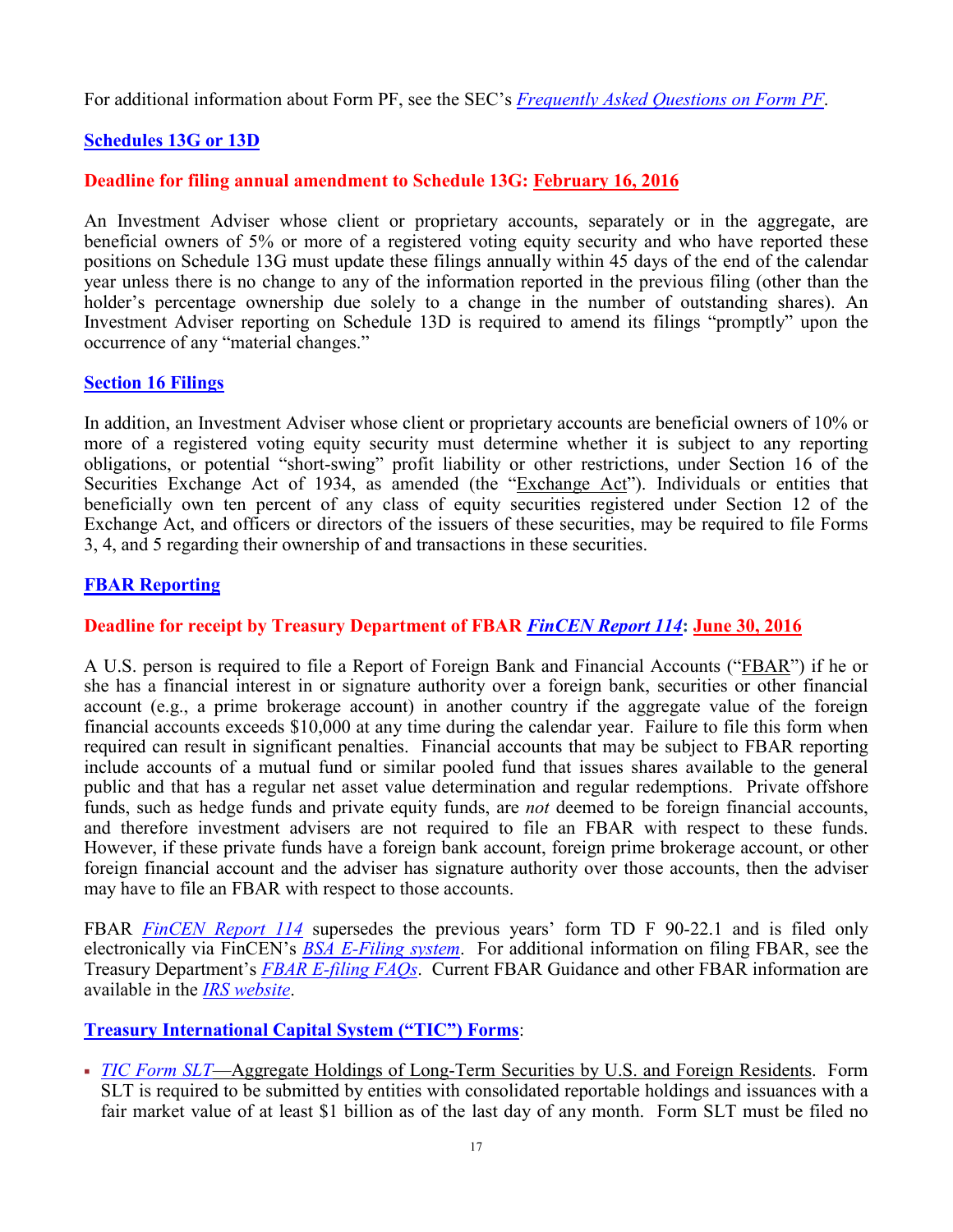later than the  $23<sup>rd</sup>$  calendar day of the month following the report as-of date. Form SLT applies to all U.S.-resident custodians (including U.S.-resident banks), U.S.-resident issuers (such as a U.S. fund) and U.S.-resident end-investors (such as a U.S. investment adviser, whether or not registered).

- *[TIC Form SHC](http://www.treasury.gov/resource-center/data-chart-center/tic/Pages/forms-sh.aspx#shc)*—Report of U.S. Ownership of Foreign Securities. Form SHC is a mandatory survey of the ownership of foreign securities, including selected money market instruments, by U.S. residents as of December 31 of each year and is conducted every 5 years. Note, the next survey is due in 2017.
- *[TIC Form SHCA](http://www.treasury.gov/resource-center/data-chart-center/tic/Documents/shca2012in.pdf)*—Annual Report of U.S. Ownership of Foreign Securities. Form SHCA is the annual report that must be filed only by entities that were notified by the FRBNY. Those required to report on Form SHCA are determined based upon the data submitted during the previous Benchmark survey and TIC SLT report as of December of the preceding year. Form SHCA must be filed with the FRBNY no later than the first Friday of March.
- *[TIC B](http://www.treasury.gov/resource-center/data-chart-center/tic/Pages/forms-b.aspx) Forms* Private funds and investment advisers may be required to file TIC B Forms as a result of recent amendments made by the U.S. Department of Treasury. TIC B Forms require a fund manager or investment adviser to report certain information concerning "claims" and "liabilities" of the reporting institution to or from foreign residents. Filing obligations may arise for private funds that provide credit to foreign entities, invest directly in foreign debt instruments, directly hold foreign short-term securities, or have a foreign credit facility. There are a number of different TIC B Form reports and generally advisers or managers with total claims or liabilities under \$50 million in all geographical regions, or \$25 million in an individual country, are exempt from filing. The Federal Reserve Bank of New York requires investment advisers who have reportable claims or liabilities to report this information on certain monthly and quarterly reports. Reportable claims and liabilities to be reported monthly (Forms BC, BL-1 and BL-2) are due no later than the 15th calendar day following the last day of the month. Reportable claims and liabilities to be reported quarterly (Forms BQ-1, BQ-2 and BQ-3) are due no later than the 20th calendar day following a quarter end. Detailed filing requirements and descriptions of each B Form can be found *[here](http://www.treasury.gov/resource-center/data-chart-center/tic/Documents/fbinstr-dec2013.pdf)*.
- *TIC Form D* TIC Form D is a quarterly report used to cover holdings and transactions in derivatives contracts undertaken between foreign resident counterparties and major U.S.-resident participants in derivatives markets. TIC Form D must be submitted if the exemption level is exceeded which occurs when: (1) the total notional value of derivatives holdings for the reporter's own account and the account of the reporter's customers exceeds \$400 billion as of the reporting date or (2) the total value of net settlements during a quarter exceeds \$400 million. Once either exemption level has been exceeded, the reporter should submit the TIC Form D for that calendar quarter, for the remaining quarters in the same calendar year, and for each quarter of the following calendar year. Detailed filing requirements for TIC Form D can be found *[here](http://ticdata.treasury.gov/Publish/dinstr-may2015.pdf)*.